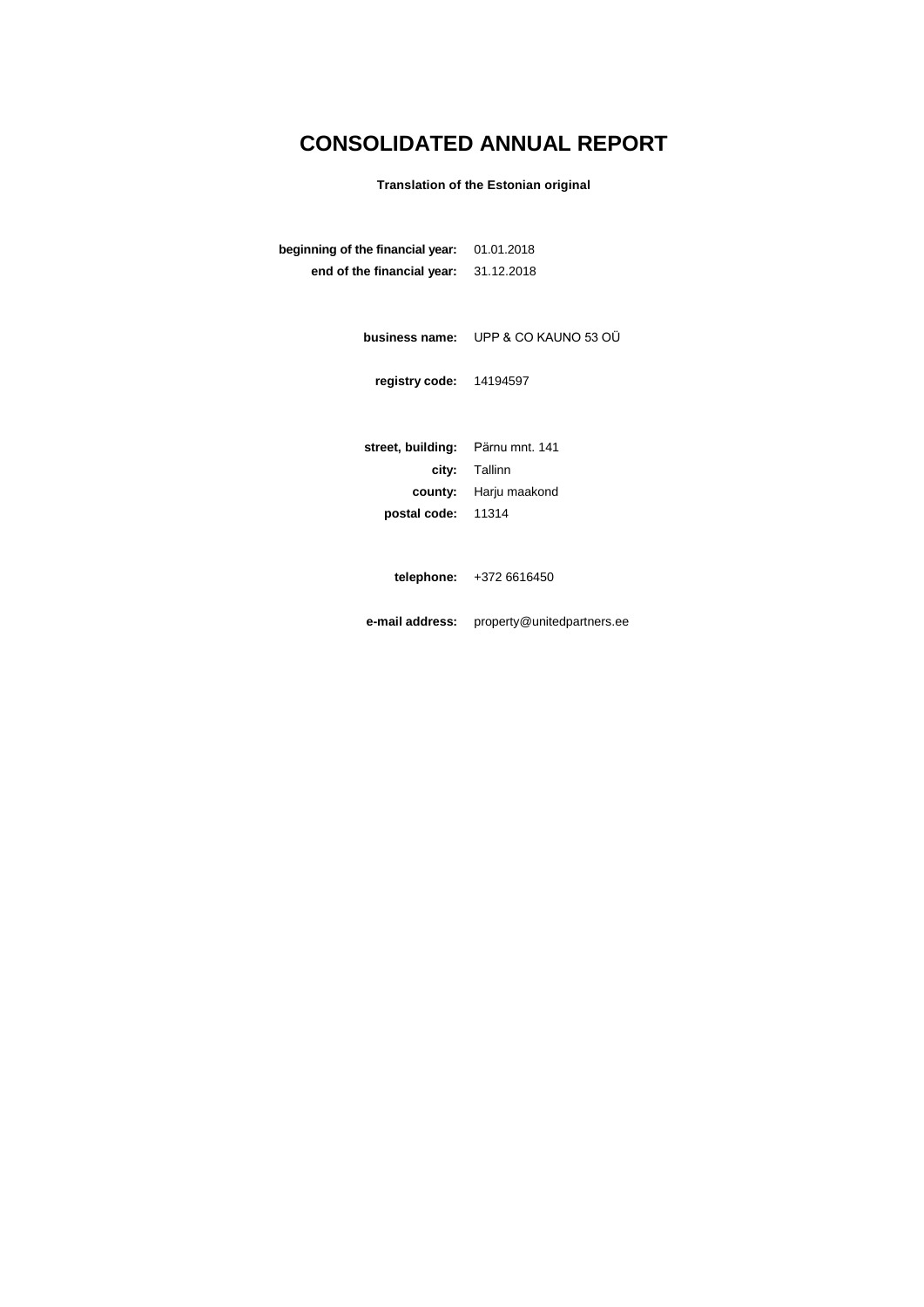### **Table of Contents**

| Management Report                                      | 3  |
|--------------------------------------------------------|----|
| The Financial Statements                               | 5  |
| <b>Consolidated Statement of Financial Position</b>    | 5  |
| Consolidated Statement of Income                       | 6  |
| <b>Consolidated Statement of Cash Flows</b>            | 7  |
| Consolidated Statement of Changes in Equity            | 8  |
| Notes to the Financial Statements                      | g  |
| Note 1 Accounting Policies                             | g  |
| Note 2 Cash and cash equivalents                       | 12 |
| Note 3 Receivables and Prepayments                     | 12 |
| Note 4 Shares of Subsidiaries                          | 12 |
| Note 5 Investment Property                             | 13 |
| Note 6 Property, Plant and Equipment                   | 14 |
| Note 7 Intangible Assets                               | 14 |
| Note 8 Loan Commitments                                | 15 |
| Note 9 Payables and Prepayments                        | 16 |
| Note 10 Provisions                                     | 16 |
| Note 11 Share Capital                                  | 17 |
| Note 12 Net Sales                                      | 17 |
| Note 13 Miscellaneous Operating Expense                | 17 |
| Note 14 Labor Expense                                  | 18 |
| Note 15 Interest Expense                               | 18 |
| Note 16 Income Tax                                     | 18 |
| Note 17 Related Parties                                | 18 |
| Note 18 Unconsolidated Statement of Financial Position | 20 |
| Note 19 Unconsolidated Statement of Income             | 20 |
| Note 20 Unconsolidated Statement of Cash Flows         | 21 |
| Note 21 Unconsolidated Statement of Changes in Equity  | 22 |
| Note 22 Going Concern                                  | 22 |
| Signatures of the Annual Report                        | 23 |
| Independent Auditor's Report                           | 24 |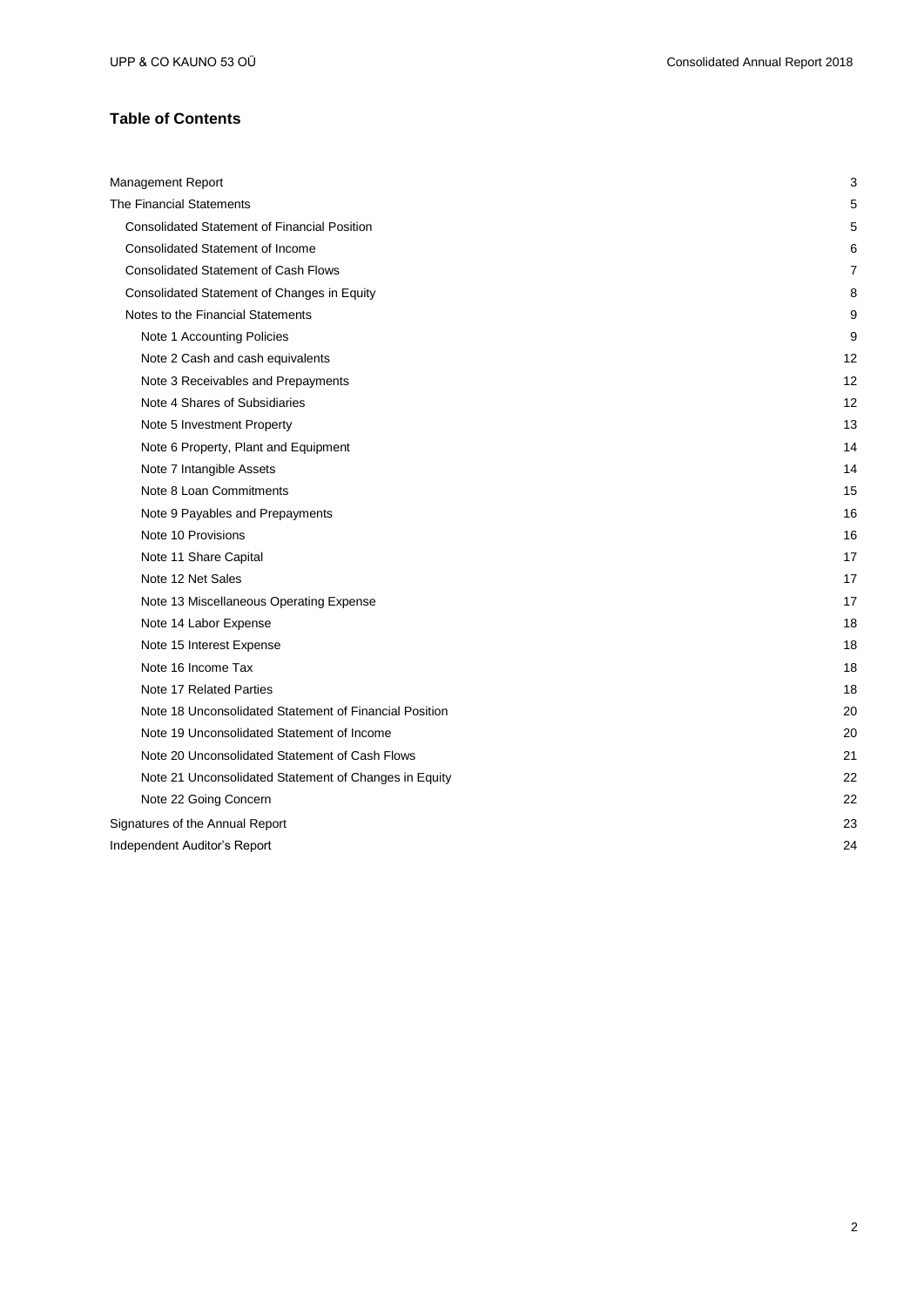### <span id="page-2-0"></span>**Management Report**

UPP & CO Kauno 53 OÜ, the parent company of the consolidation group (hereinafter "K53") was established for the purpose of making and managing investment property and raising capital for this transaction.

During the previous accounting period, the entity acquired 100% share in Promalita UAB, a company registered in the Republic of Lithuania, which owns a logistics center near Vilnius. The closed net area of the center is  $21,232$  m<sup>2</sup> and it has been fully leased out. The anchor lessee is Rimi commercial chain.

In the financial year, the sales revenue of the consolidation group amounted to 1,247 (2017: 794) thousand euros. The consolidation group has no employees and thus, there are no labor costs, but remuneration has been calculated to members of the management board. During the financial year, these costs inclusive of the taxes amounted to 1,037 (2017: 0.6) thousand euros. The management is not entitled to any other benefits.

During the financial year, changes were made in the managing bodies of K53 and its subsidiary Promalita UAB. The meeting of the shareholders and supervisory board of K53 held in 13 September decided to make changes in the management board and supervisory board of K53 and the management board of its subsidiary Promalita UAB.

Marko Tali, the former member of the supervisory board of K53, was elected to the management boards of both companies. The former management board members Hallar Loogma and Kevin Soon were removed from the management board. Hallar Loogma will continue as the member of the supervisory board of K53.

In connection with the takeover of the lease premises by Rimi, there was a need to make several minor works in order to adapt the premises for Rimi's business activity. The final works were completed at the end of the second quarter of the financial year. The lease premises were in use by Rimi since the end of January already, which means that lease income was received from these premises throughout the financial year.

In January 2018, cooperation ended with the lessee UAB CAT Cargo Logistics. The premises that had previously been leased to them were taken over by the anchor lessee of K53, Rimi Lietuva. There was no vacancy with regard to the change in lease premises.

The general (macroeconomic) development of the business environment of the accounting entity is good and the impact of it on the financial performance is neutral. The operating activities of the accounting entity do not take place on a seasonal basis, the business activities are not cyclical. There are no significant environmental and social impacts resulting from the activities of the entity.

No risks related to changes in foreign exchange rates, interest rates and stock exchange rates have occurred during the financial year or during the period of preparation of the report.

Since the entity has been established solely for the described activity, no structural changes are planned to be made in the business activity.

There are no significant projects in the field of research and development and the related expenditure in the accounting year and the following years. The entity has not undertaken any obligations or issued any guarantees which could significantly influence the performance of the following financial years.

| The main financial ratios    | 2018   | 2017   |
|------------------------------|--------|--------|
| Debt-to-equity ratio (times) | 16.25  | 60.02  |
| Debt ratio (times)           | 0.95   | 0.99   |
| Long-term debt ratio (times) | 0.95   | 0.99   |
| Return on equity %           | 72.19% | 98.95% |
| Equity ratio (times)         | 0.05   | 0.01   |
| ROA %                        | 3.62%  | 1.41%  |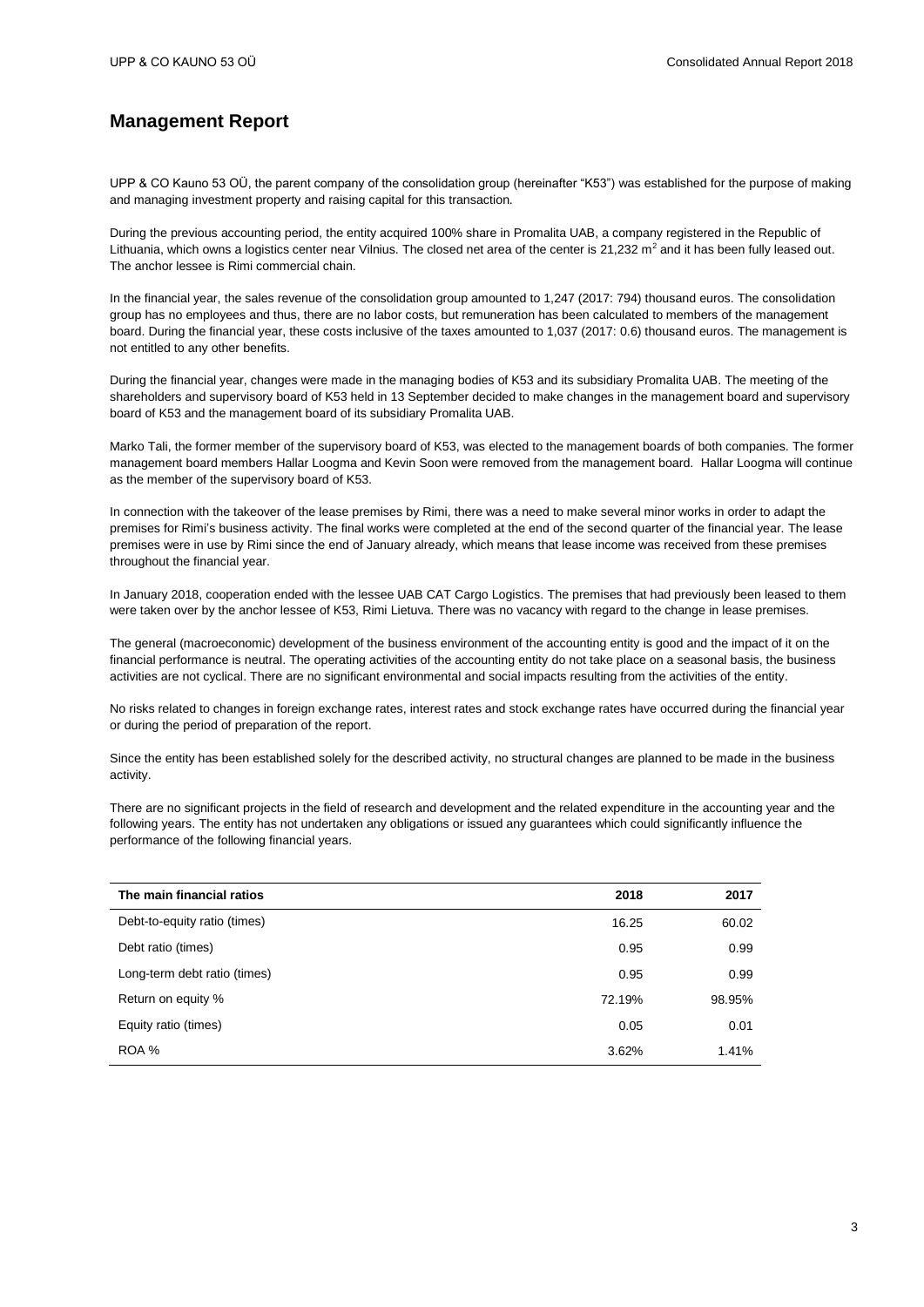### **Formulae used in calculating the financial ratios**

Debt-to-equity ratio = interest-bearing debt liabilities/equity

Debt ratio = liabilities/(liabilities+equity)

Long-term debt ratio = long-term liabilities/(long-term liabilities+equity)

Return on equity ROE % = net profit/equity \*100

Equity ratio = equity/assets

Return on assets ROA % = net profit/assets \*100

UPP & CO Kauno 53 OÜ and its subsidiary Promalita UAB will carry on their activities as a going concern.

Marko Tali Member of the Management Board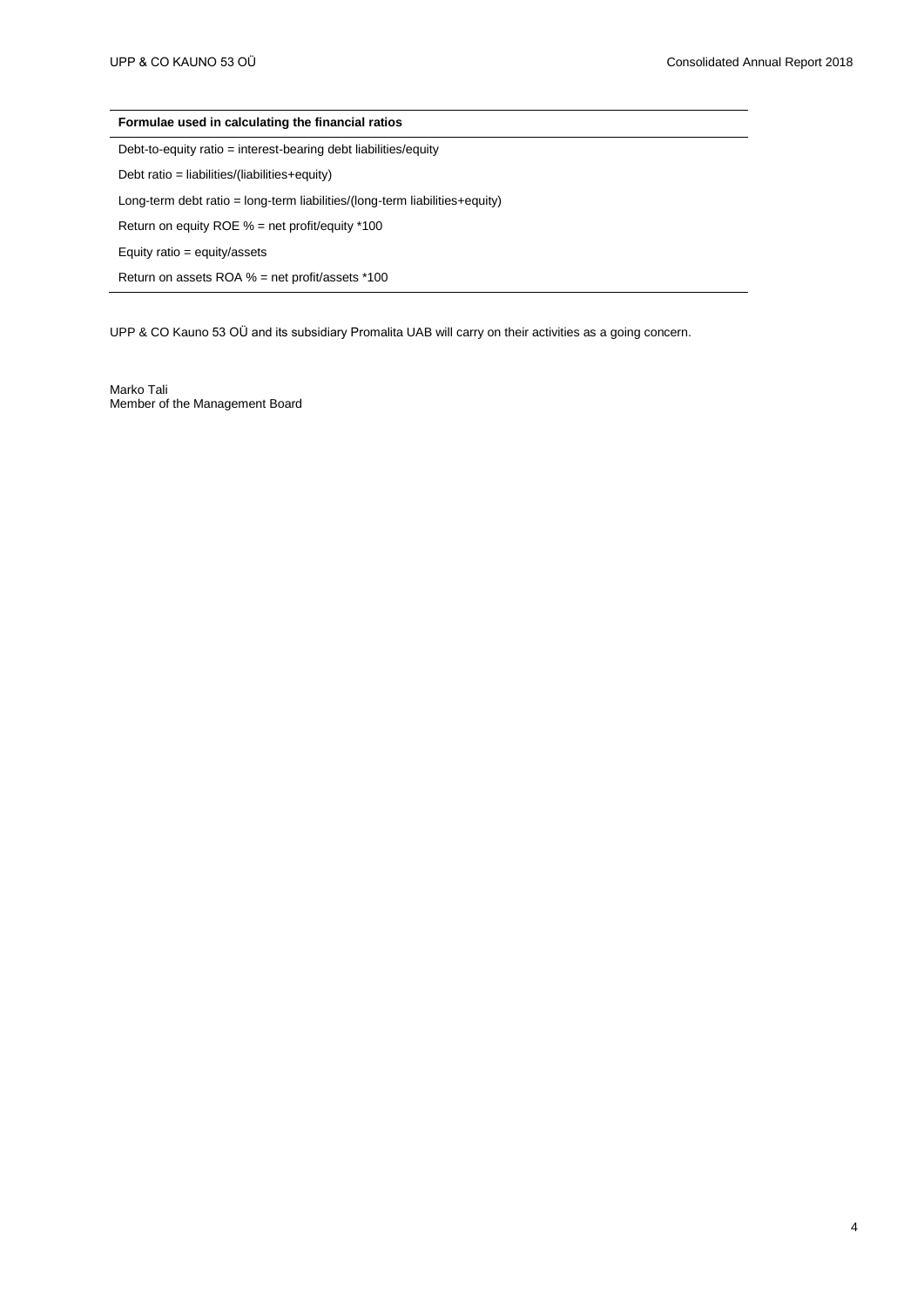## <span id="page-4-0"></span>**The Financial Statements**

# <span id="page-4-1"></span>**Consolidated Statement of Financial Position**

|                                                     | 31.12.2018 | 31.12.2017 | <b>Note</b>    |
|-----------------------------------------------------|------------|------------|----------------|
| Assets                                              |            |            |                |
| <b>Current assets</b>                               |            |            |                |
| Cash and cash equivalents                           | 159,684    | 39,745     | $\overline{2}$ |
| Receivables and prepayments                         | 9.751      | 8,844      | 3              |
| <b>Total current assets</b>                         | 169,435    | 48,589     |                |
| Non-current assets                                  |            |            |                |
| Investment property                                 | 15,700,000 | 15,350,000 | 5              |
| Property, plant and equipment                       | 22.113     | 38,309     | 6              |
| Intangible assets                                   | 1,067,348  | 1,280,818  | $\overline{7}$ |
| <b>Total non-current assets</b>                     | 16,789,461 | 16,669,127 |                |
| <b>Total assets</b>                                 | 16,958,896 | 16,717,716 |                |
| Liabilities and equity                              |            |            |                |
| Liabilities                                         |            |            |                |
| <b>Current liabilities</b>                          |            |            |                |
| Loan liabilities                                    | 460,000    | 460,000    | 8              |
| Payables and prepayments                            | 132,512    | 152,398    | 9              |
| <b>Total current liabilities</b>                    | 592,512    | 612,398    |                |
| Non-current liabilities                             |            |            |                |
| Loan liabilities                                    | 13,345,183 | 13,855,083 | 8              |
| Provisions                                          | 2,171,716  | 2,011,748  | 10             |
| <b>Total non-current liabilities</b>                | 15,516,899 | 15,866,831 |                |
| <b>Total liabilities</b>                            | 16,109,411 | 16,479,229 |                |
| Equity                                              |            |            |                |
| Equity held by shareholders in parent company       |            |            |                |
| Issued capital                                      | 2,500      | 2,500      | 11             |
| Retained earnings (loss)                            | 233,732    | $-2$       |                |
| Annual period profit (loss)                         | 613,253    | 235,989    |                |
| Total equity held by shareholders in parent company | 849,485    | 238,487    |                |
| <b>Total equity</b>                                 | 849,485    | 238,487    |                |
| <b>Total liabilities and equity</b>                 | 16,958,896 | 16,717,716 |                |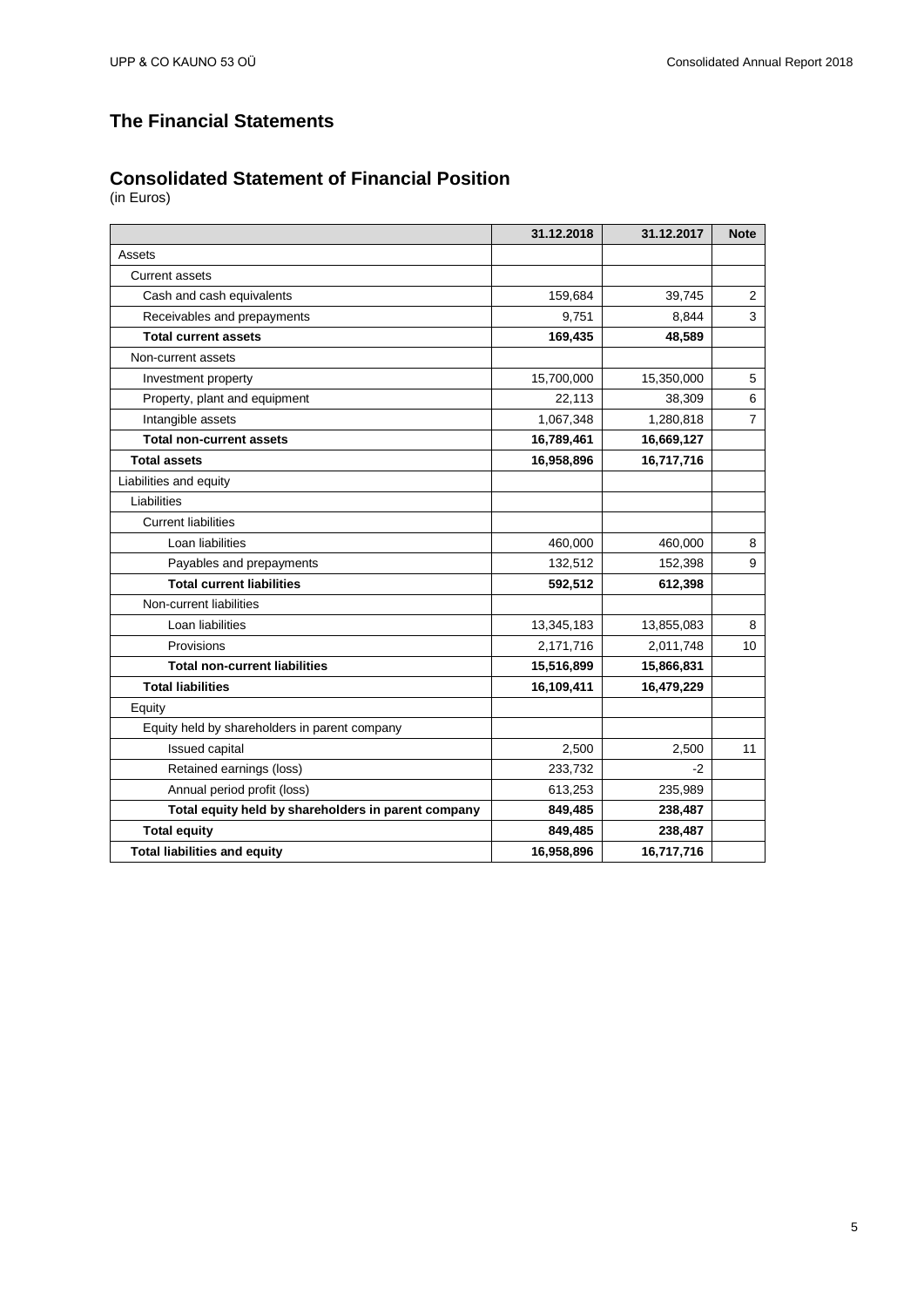## <span id="page-5-0"></span>**Consolidated Statement of Income**

|                                                           | 2018       | 30.01.2017-<br>31.12.2017 | <b>Note</b> |
|-----------------------------------------------------------|------------|---------------------------|-------------|
| Sales revenue                                             | 1,247,276  | 794,385                   | 12          |
| Other operating income                                    | 350,000    | 337                       | 5           |
| Miscellaneous operating expenses                          | $-19,220$  | -19,442                   | 13          |
| Labor expense                                             | $-1,037$   | $-618$                    | 14          |
| Depreciation and impairment of non-current assets         | $-229,666$ | $-11,771$                 | 6           |
| Other operating expenses                                  | $-11$      | 0                         |             |
| <b>Operating profit (loss)</b>                            | 1,347,342  | 762,891                   |             |
| Interest income                                           | 3          | 6                         |             |
| Interest expense                                          | $-574,124$ | -412,504                  | 15          |
| Other financial income and expense                        | 0          | 1,800                     |             |
| Profit (loss) before income tax                           | 773,221    | 352,193                   |             |
| Income tax expense                                        | -159,968   | -116,204                  | 16          |
| Annual period profit (loss)                               | 613,253    | 235,989                   |             |
| Profit (loss) belonging to shareholders in parent company | 613,253    | 235,989                   |             |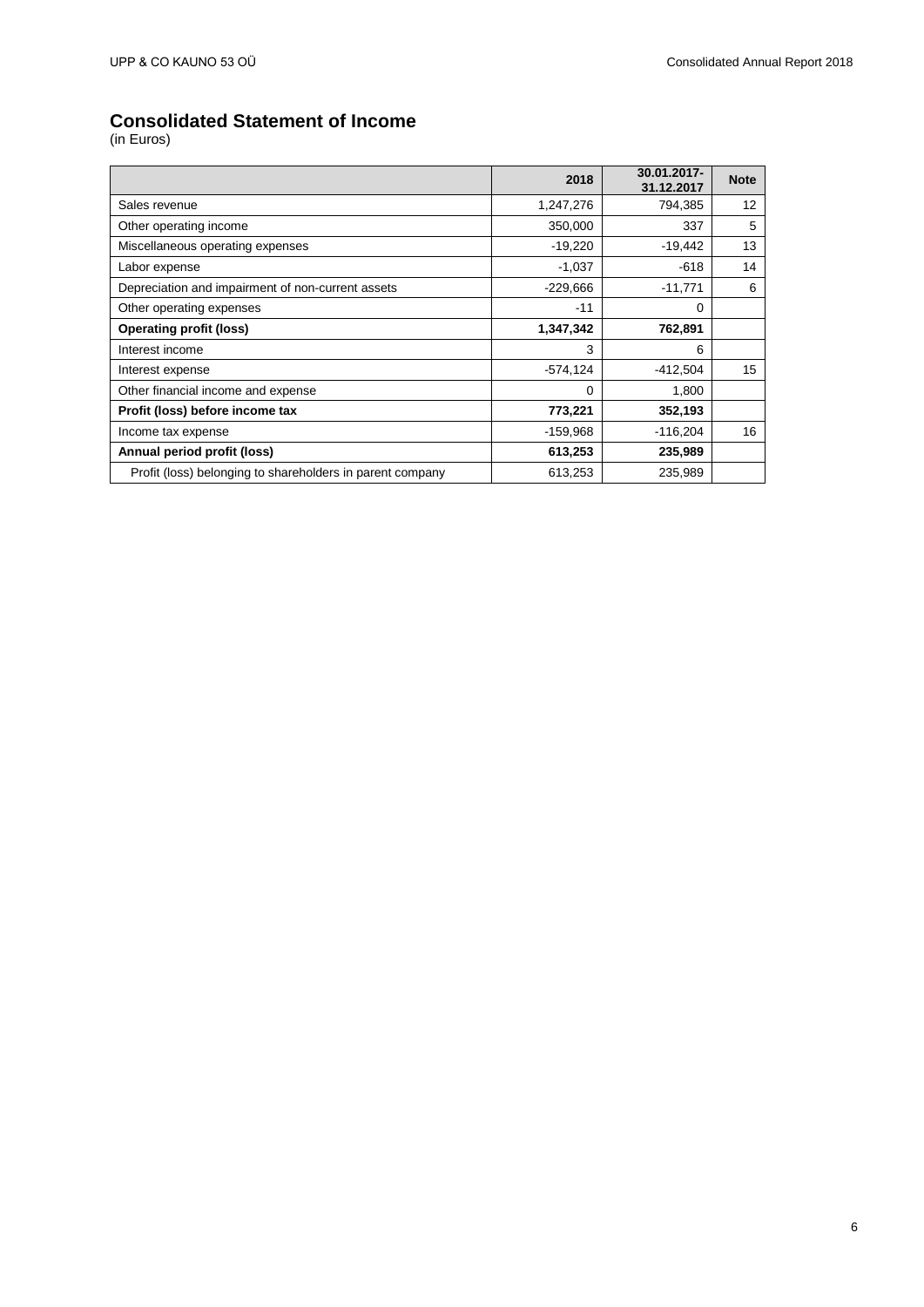## <span id="page-6-0"></span>**Consolidated Statement of Cash Flows**

|                                                                           | 2018           | 30.01.2017-<br>31.12.2017 | <b>Note</b>    |
|---------------------------------------------------------------------------|----------------|---------------------------|----------------|
| Cash flows from operating activities                                      |                |                           |                |
| Operating profit (loss)                                                   | 1,347,342      | 762,891                   |                |
| Adjustments                                                               |                |                           |                |
| Depreciation and impairment of non-current assets                         | 229,666        | 11,771                    | 6              |
| Other adjustments                                                         | $-352,500$     | $-2,519$                  |                |
| <b>Total adjustments</b>                                                  | $-122,834$     | 9,252                     |                |
| Changes in receivables and prepayments related to operating<br>activities | $-907$         | $-8,844$                  |                |
| Changes in inventories                                                    | $\Omega$       | $-24,389$                 |                |
| Changes in liabilities and prepayments related to operating<br>activities | 672            | 51,436                    |                |
| Total cash flows from operating activities                                | 1,224,273      | 790,346                   |                |
| Cash flows from investing activities                                      |                |                           |                |
| Purchase of property, plant and equipment and intangible<br>assets        | 0              | $-25,691$                 |                |
| Net cash flows from purchase of subsidiaries and operating<br>activities  | $\Omega$       | $-5,390,957$              |                |
| Interest received                                                         | 8              | 6                         |                |
| Total cash flows from investing activities                                | 8              | $-5,416,642$              |                |
| Cash flows from financing activities                                      |                |                           |                |
| Loans received                                                            | 136,600        | 5,680,750                 | 8              |
| Repayments of loans received                                              | $-646,500$     | $-579,167$                | 8              |
| Interest paid                                                             | $-594,442$     | $-438,042$                |                |
| Total cash flows from financing activities                                | $-1, 104, 342$ | 4,663,541                 |                |
| <b>Total cash flows</b>                                                   | 119,939        | 37,245                    |                |
| Cash and cash equivalents at beginning of period                          | 39,745         | 2,500                     | 2              |
| Change in cash and cash equivalents                                       | 119,939        | 37,245                    |                |
| Cash and cash equivalents at end of period                                | 159,684        | 39,745                    | $\overline{2}$ |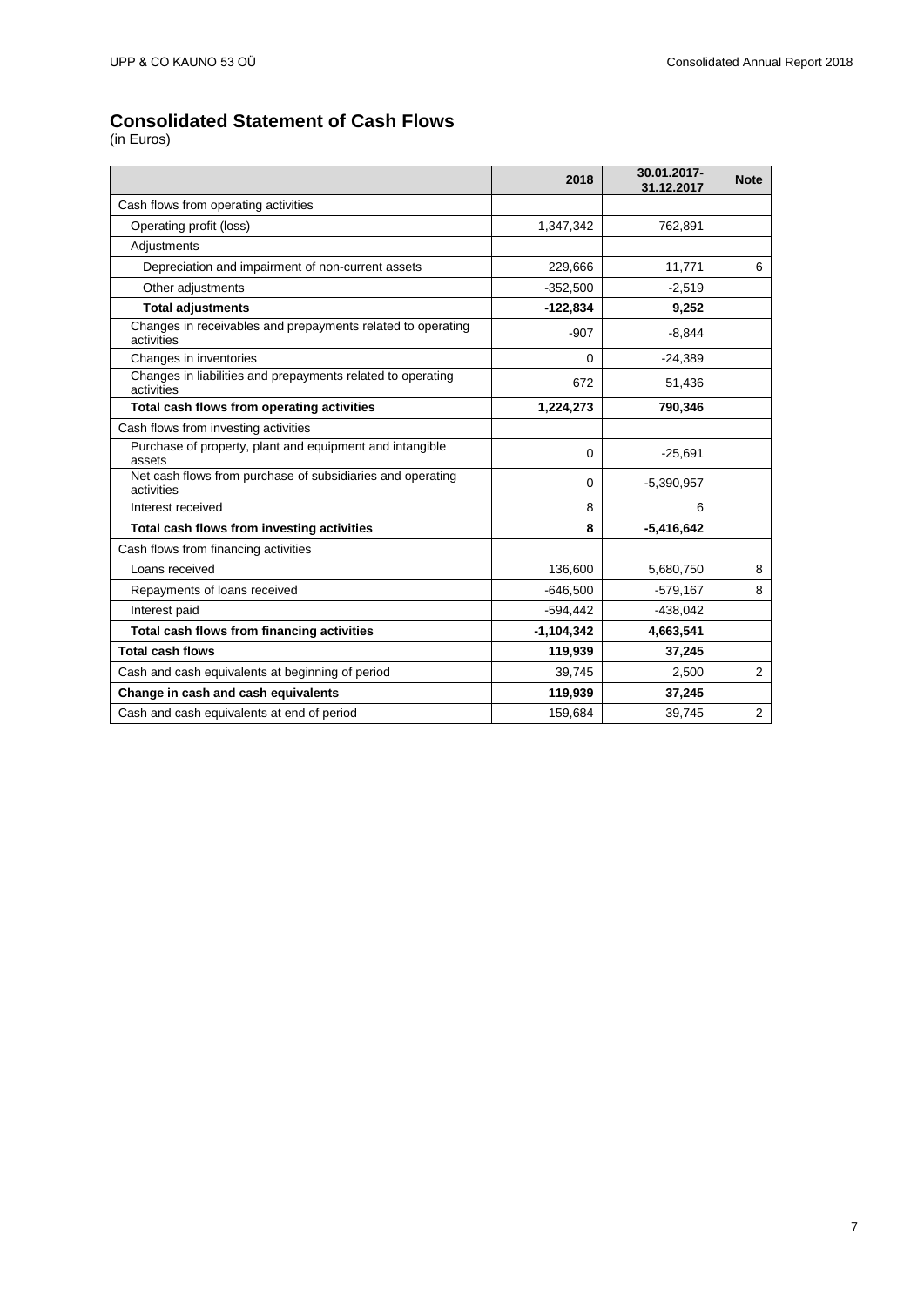## <span id="page-7-0"></span>**Consolidated Statement of Changes in Equity**

(in euros)

|                             |                             | <b>Total</b>      |          |  |
|-----------------------------|-----------------------------|-------------------|----------|--|
|                             | Equity held by shareholders |                   |          |  |
|                             |                             | in parent company |          |  |
|                             | <b>Issued capital</b>       | Retained          |          |  |
|                             |                             | earnings          |          |  |
|                             |                             | (loss)            |          |  |
| 30.01.2017                  | 2,500                       | 0                 | 2,500    |  |
| Annual period profit (loss) | 0                           | 235,989           | 235,989  |  |
| Other changes in equity     | 0                           | $-2$              | $-2$     |  |
| 31.12.2017                  | 2,500                       | 235,987           | 238,487  |  |
| Annual period profit (loss) | 0                           | 613,253           | 613,253  |  |
| Other changes in equity     | 0                           | $-2,255$          | $-2,255$ |  |
| 31.12.2018                  | 2,500                       | 846,985           | 849,485  |  |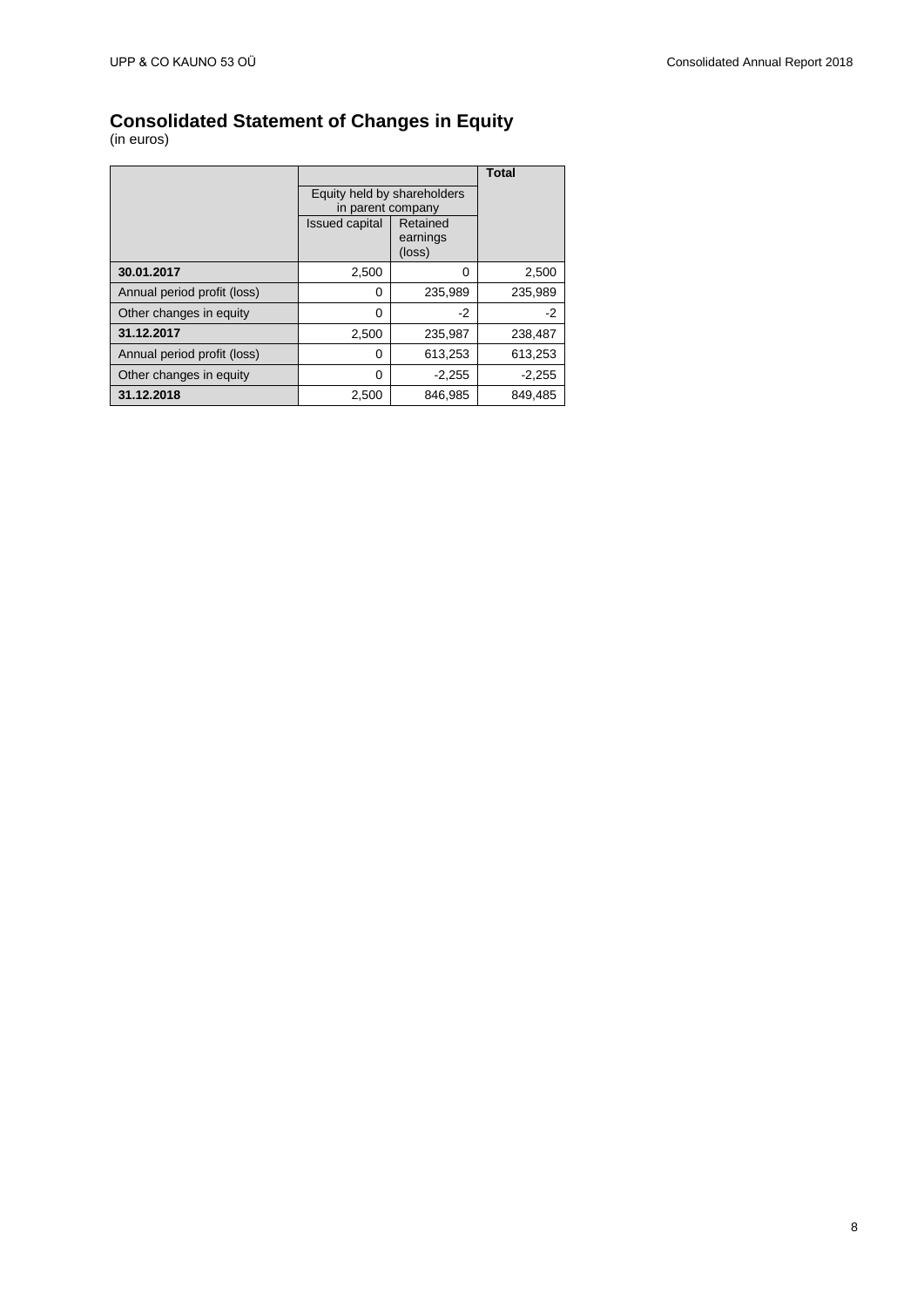### <span id="page-8-0"></span>**Notes to the Financial Statements**

### <span id="page-8-1"></span>**Note 1 Accounting Policies**

### **General information**

OÜ UPP & CO Kauno 53 (hereinafter "parent company") is a company registered and operating in Estonia. The consolidated financial statements report the consolidated assets, liabilities, equity, economic outcome and cash flows of the parent company and its Lithuanian subsidiary, UAB Promalita (hereinafter both together "group").

The consolidated financial statements 2018 of OÜ UPP & CO Kauno 53 have been prepared in conformity with the Estonian financial reporting standard. The Estonian financial reporting standard is based on internationally accepted accounting and reporting principles, the main requirements of which are established in the Accounting Act and which are supplemented by the guidelines issued by the Accounting Standards Board.

The consolidated financial statements have been prepared in the Euros. The main accounting policies used in preparing the consolidated financial statements are set out below.

#### **Preparation of the consolidated financial statements**

Consolidated financial statements present financial information about the parent entity and its subsidiaries combined as a single entity. A subsidiary is an entity controlled by another entity (parent entity). Control is presumed to exist when the parent company holds either directly or through its subsidiaries more than 50% of the voting rights of the subsidiary or if the parent company can in another way control the operating and financial policies of the subsidiaries.

The financial indicators of the parent company and subsidiaries are consolidated line by line in the consolidated financial statements, intragroup receivables, liabilities and transactions between group companies as well as resulting unrealized profits and losses shall be eliminated in full. Investments in subsidiaries recognised in the balance sheet of the parent company are eliminated against the shares of the parent company in the equity of the subsidiaries. In subsidiaries where the share of the parent company is less than 100%, the share belonging to minority shareholders is separated from the net assets of the subsidiaries and the profit/loss of the accounting period.

In preparing the consolidated financial statements the accounting policies applied in the financial statements of the parent company shall be used and, if necessary, adjustments shall be made in the financial statements of the subsidiaries to bring them in conformity with the accounting policies of the parent company.

Subsidiaries shall be consolidated in the consolidated financial statements from the date of their acquisition until the date of their disposal.

### **Financial assets**

All financial assets shall initially be recognised at cost which is the fair value of the consideration paid for the financial asset. Initial cost includes all transaction costs directly attributable to the acquisition of financial assets, including fees paid to agents and advisers, nonrefundable taxes relating to the transaction and other similar costs, except for costs relating to the acquisition of such financial assets that are recognised at fair value through the statement of income.

All purchase and sale transactions of financial assets occurring at ordinary market conditions shall be recognised at their transaction date i.e. on the day when the group undertakes an obligation (for example, enters into a contract) for the purchase or sale of a financial asset. Purchases and sales are deemed to have occurred at ordinary market conditions if the financial asset to be bought or sold is transferred from the seller to the purchaser within a time period that is usual at that market or required by respective market regulations.

#### **Cash**

Cash at bank and in hand is recorded in the statement of financial position on row "Cash and cash equivalents". Cash flows from operating activities have been prepared using the indirect method. Cash flows from investing and financing activities have been reported based on the direct method i.e. they have been presented as gross receipts and payments of the accounting period.

### **Receivables and prepayments**

Accounts receivable, accrued income, and other short-term and long-term receivables (incl. loan receivables, deposits) are measured at amortised cost. At each balance sheet date, the company shall assess whether there is any evidence that these financial assets are impaired. If any such evidence exists, the financial assets measured at amortised cost shall be written down pursuant to the present value of their estimated future cash inflows. Impairment losses shall be recognised as an expense in the income statement.

#### **Investment property**

Investment property is property held by the group to earn rentals and for capital appreciation and not for the use in the production of goods or services, for administrative purposes or sale in the ordinary course of business.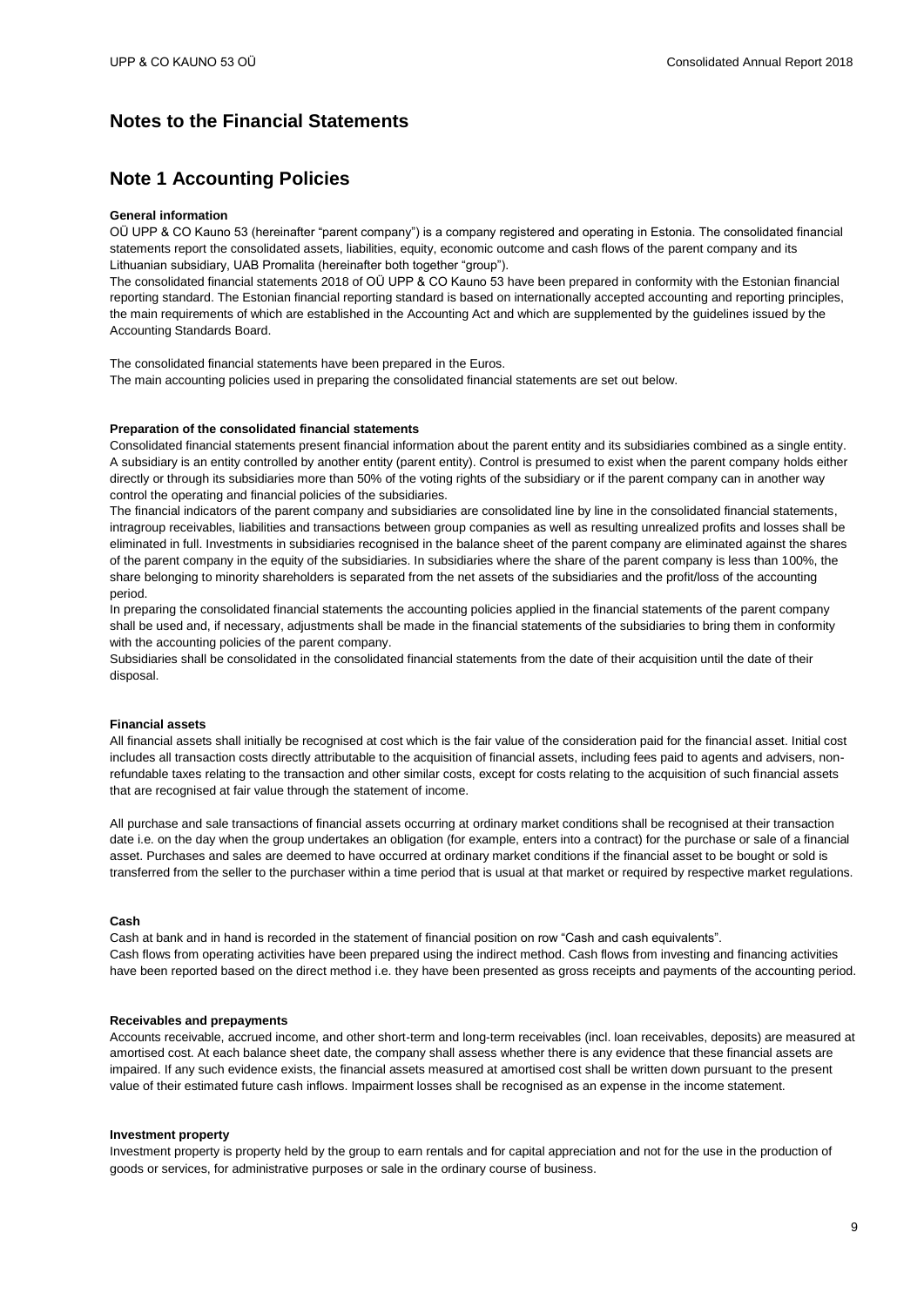An investment property is measured using the fair value method. Under the fair value method, items of investment property shall be measured by the group at fair value at each balance sheet date by using the discounted cash flow model.

The fair value shall be adjusted only upon the increase or decrease of the value by more than 2% in comparison with the value of the previous year. Gains/losses arising from a change in the fair value of investment property shall be recognised in the income statement of the accounting period on row ""Other operating income"/"Other operating expense".

### **Property, plant and equipment and intangible assets**

Property, plant and equipment are tangible assets the group uses for the rendering of services or for administrative purposes and that are expected to be used for more than one year.

An item of property, plant and equipment shall initially be recognised at cost which comprises its purchase price and any costs directly attributable to its acquisition.

The threshold for the recognition of property, plant and equipment is 200 Euros.

In the statement of financial position, an item of property, plant and equipment shall be carried at cost less accumulated depreciation and any accumulated impairment losses. The straight-line method is used for depreciating items of property, plant and equipment. The useful life of the property, plant and equipment of the Company carried in the statement of financial position is three to five years. Property, plant and equipment shall be derecognised when no future economic benefits are expected from their use or disposal. The profit or loss arising from disposal or write-off is the difference between the proceeds received and the carrying amount of the noncurrent asset.

### Goodwill

Goodwill arising upon acquisition of an entity shall be recognised at the cost as at the date of acquisition less any impairment loss. Based on the management's decision, goodwill is amortised to zero within 6 years starting from 1 January 2018. Depreciation of goodwill is recognised in the statement of income under "Depreciation and impairment loss of non-current assets".

| Name of non-current asset group | <b>Useful life</b> |
|---------------------------------|--------------------|
| Land                            | Undetermined       |
| <b>Buildings and structures</b> | 10-50              |
| Machinery and equipment         | $2 - 12$           |
| Transportation                  | $4 - 10$           |
| Other fittings and fixtures     | $2 - 5$            |

### **Useful life by non-current asset groups (years)**

#### **Leases**

The lease transactions where all material risks and rewards related to the asset are transferred to the lessee are recorded as finance leases.

All other lease transactions are classified as operating leases.

The company leases its assets on operating lease terms and thus recognizes the assets in the balance sheet pursuant to standard procedure similarly with other assets recorded in the balance sheet.

The lease income from an operating lease is recorded by the lessor as income in the statement of income over the lease term. Payments to be made to the lessor are structured so as to increase with the presumable general inflation based on the published indexes, in order to compensate the presumable increase of the lessor's costs with regard to inflation.

#### **Financial liabilities**

Financial liabilities shall initially be recognised at their cost which is the fair value of the consideration payable or receivable for the financial liability. Initial cost includes all transaction costs directly attributable to the acquisition of financial liabilities. Subsequently, the financial liabilities are measured depending on their type either at cost or at amortised cost. A financial liability is classified as short-term, if its payment due date is within twelve months after the balance sheet date or if the company does not have unconditional right to defer the payment of the obligation more than 12 months after the balance sheet date. Other liabilities are classified as long-term liabilities.

A financial liability shall be derecognised when it is discharged, cancelled or it expires.

Interest-bearing bank loans shall initially be recognised at the amount received, less transaction fees. Subsequently these financial liabilities are measured at amortised cost, where the initial cost has been adjusted with the repayments of the principal. Interest expense is recognised as an expense in the statement of income on row "Interest expense" in the period when they occurred. Amortisation of transaction costs is recorded in the statement of income together with the interest expenses.

The received long-term intragroup loans shall be recognised at amortised cost, whereby the initial cost is adjusted with the contractual repayments over the established term. Interest expenses are recognised as an expense in the statement of income on row "Interest expense" during the period when they have occurred, using the contractual interest rate of the respective liability.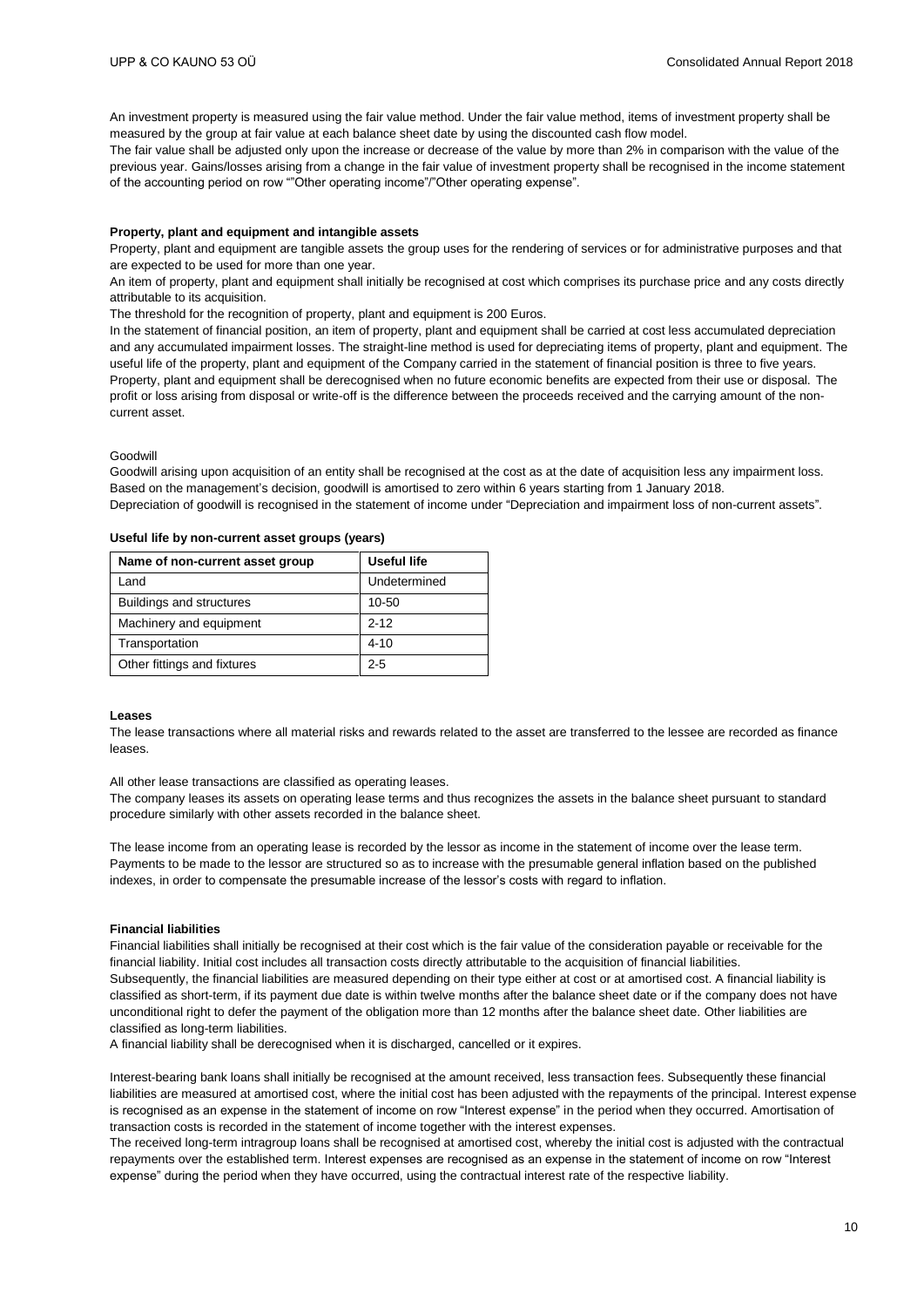#### **Revenue**

Revenue from the sales of services is recognised during the period when the service is rendered, if the revenue to be received from the provision of the services can be measured reliably, the receipt of the income from the transaction is probable and the costs incurred in respect of the transaction can be determined reliably. Revenue from the sales of goods is recognised when all material risks related to the ownership of the asset have been transferred to the purchaser, the income from the sales transaction is probable and the revenue and expenses related to the transaction can be determined reliably.

Revenue comprises the sales of services and goods related to the company's main activity. Irregular income and the revenue that is not directly related to the main activity are recognised as other operating income.

Interest income is recognised on an accrual basis when the receipt of economic benefits from the transaction is probable and the amount of interest income can be determined reliably.

#### **Expenses**

Expenses are recognised on an accrual basis i.e. at the moment when the economic transaction takes place and not when the obligation is paid. Expenses are recognised in the same periods as the revenue related to these expenses. Expenses which are likely to participate in earning economic benefits in the next periods, shall be recognised as an asset in the balance sheet at the time when they have occurred and shall be recorded as an expense in the same period(s) in which the revenue related to these expenses is incurred. The row "Goods, raw materials and services" in the statement of income reports the cost of services and goods purchased directly for the purpose of main activity. Expenses which are not directly considered as expenses that are related to the rendering of services are reported as miscellaneous operating expenses. Other operating expenses comprise irregular expenses which are not related to the main activity.

Interest expense is recognised on an accrual basis as financial expense of the reporting period.

#### **Taxation**

According to the Income Tax Act currently in force in Estonia, the companies registered in Estonia shall not pay income tax on earned profits, and also profits distributed by bonus issue are not subject to taxation. The companies pay income tax on profits distributed as dividends or other profit distributions, including payments made from equity which exceed the monetary and non-monetary contributions made into the equity of the company when they are paid out either in monetary or non-monetary form. Based on the mentioned Act, the profits distributed by the company as dividends and in another form shall be subject to income tax at the rate of 20/80 from the payment made.

Pursuant to the Estonian tax regulations the companies cannot pay out all of their available equity without any additional cost, a part of the equity shall serve as cover for the income tax on dividends. A provision for the future income tax on dividends shall not be formed before the dividends are declared, but the relating information shall be disclosed in the notes to the financial statements. The corporate income tax accompanying the payment of dividends or other payments that reduce the equity shall be recorded as a liability and an expense at the moment when the dividends or other payments which reduce the equity are declared. The income tax on dividends is recognised as an income tax expense in the statement of income in the same period when the dividends are declared, regardless of the period the dividends are declared for or when they are actually paid out.

#### Taxation of foreign subsidiaries

Pursuant to the Income Tax Law in Lithuania the company's net profits, which have been adjusted with permanent and temporary differences as prescribed by the Income Tax Law, are subject to taxation in Lithuania at the tax rate of 15%.

Deferred income tax has been recorded as a liability in respect of all temporary differences between the values of assets and liabilities in the tax accounting and financial accounting. The deferred income tax assets shall be recognised only if it is probable that profits shall be made in the future from which the deferred income tax assets can be used.

#### **Related parties**

Parties are deemed to be related if one party has control over the other party or significant influence over the business decisions of the other party, including parent companies, other entities belonging into same group, owners and members of the management board, their family members and entities which are under the control or material influence of the persons described above.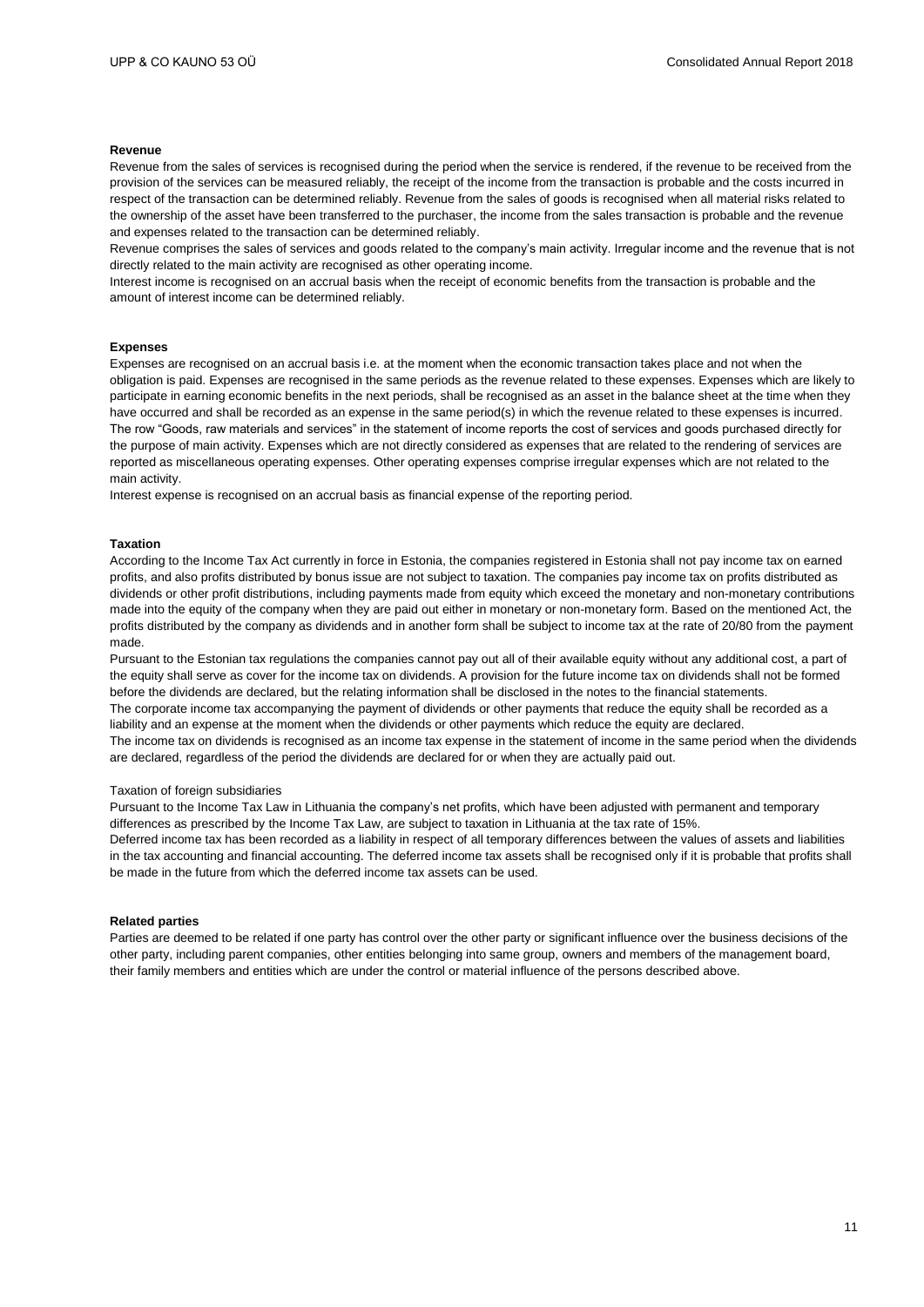## <span id="page-11-0"></span>**Note 2 Cash and cash equivalents**

(in Euros)

|                                 | 31.12.2018 | 31.12.2017 |
|---------------------------------|------------|------------|
| Cash at bank                    | 159.684    | 39.745     |
| Total cash and cash equivalents | 159,684    | 39.745     |

The group has accounts at Swedbank and OP Pank. There are no payments in cash. During the reporting period money was not held on fixed-term deposits.

## <span id="page-11-1"></span>**Note 3 Receivables and Prepayments**

(in Euros)

|                                          | 31.12.2018 | <b>Within 12 months</b> |
|------------------------------------------|------------|-------------------------|
| Tax prepayments and receivables          | 11         | 11                      |
| Prepayments                              | 9,740      | 9,740                   |
| Deferred expenses                        | 9,740      | 9,740                   |
| <b>Total receivables and prepayments</b> | 9,751      | 9,751                   |
|                                          |            |                         |
|                                          | 31.12.2017 | Within 12 months        |
| Trade receivables                        | 383        | 383                     |
| Prepayments                              | 8,461      | 8,461                   |
| Deferred expenses                        | 6,455      | 6,455                   |
| Other paid prepayments                   | 2,006      | 2,006                   |
| Total receivables and prepayments        | 8,844      | 8,844                   |

### <span id="page-11-2"></span>**Note 4 Shares of Subsidiaries**

| Shares of subsidiaries, general information |               |                   |                           |                        |            |
|---------------------------------------------|---------------|-------------------|---------------------------|------------------------|------------|
| Subsidiary's<br>Name of subsidiary          |               | <b>Country of</b> | <b>Principal activity</b> | Ownership interest (%) |            |
| registry code                               |               | incorporation     |                           | 31.12.2017             | 31.12.2018 |
| 30440634                                    | Promalita UAB | Lithuania         | Real estate<br>management | 100                    | 100        |

| Shares of subsidiaries, detailed information                      |            |     |               |            |       |
|-------------------------------------------------------------------|------------|-----|---------------|------------|-------|
| Name of subsidiary                                                | 31.12.2017 |     | Other changes | 31.12.2018 |       |
| Promalita UAB                                                     |            | 700 | 2.500         |            | 3,200 |
| Total shares of<br>subsidiaries, at the end<br>of previous period |            | 700 | 2,500         |            | 3,200 |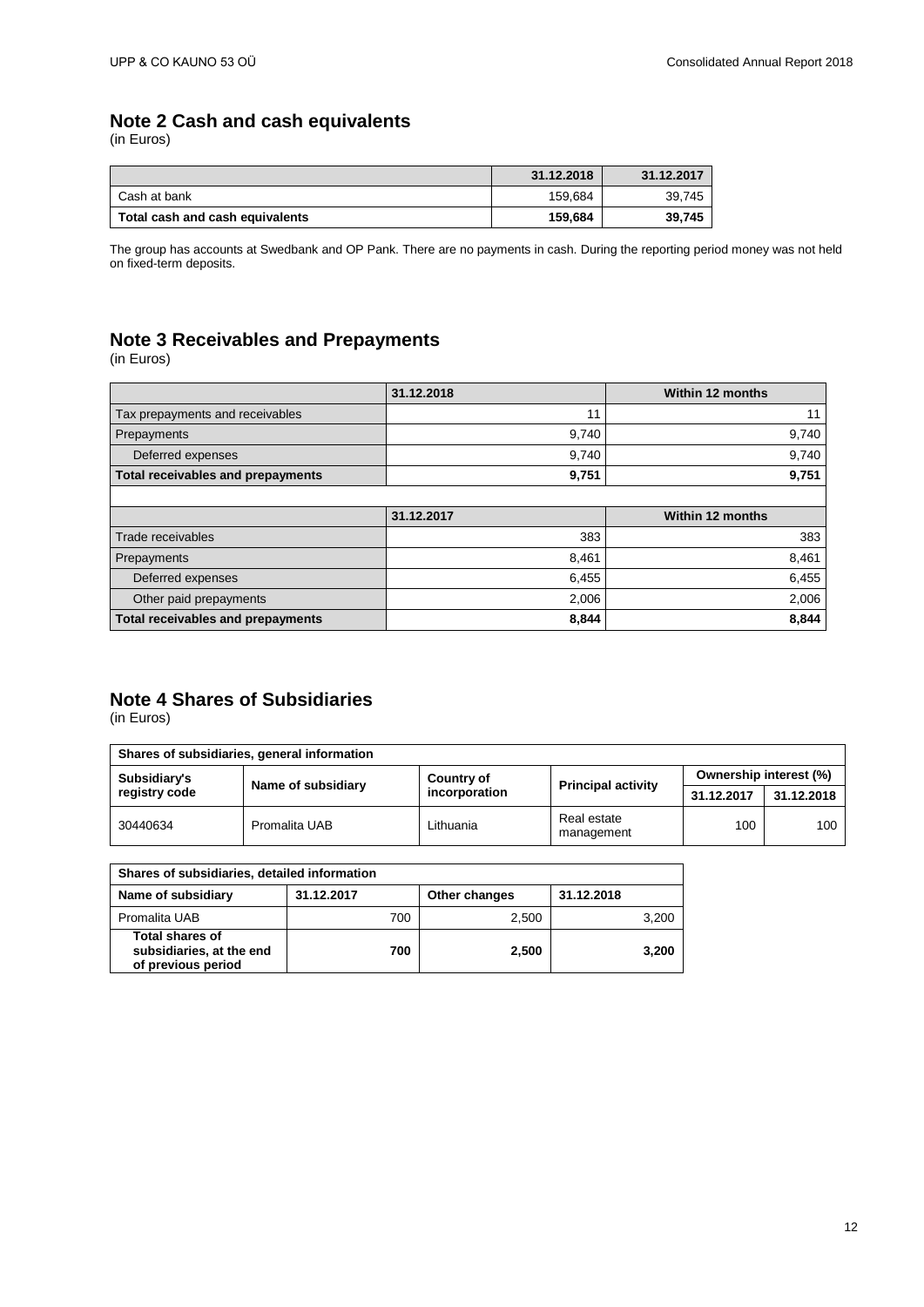### <span id="page-12-0"></span>**Note 5 Investment Property**

(in Euros)

| Fair value method              |            |
|--------------------------------|------------|
|                                |            |
| Acquisitions and additions     | 15,350,000 |
| 31.12.2017                     | 15,350,000 |
| Profit (loss) from revaluation | 350,000    |
| 31.12.2018                     | 15,700,000 |

|                                                    | 2018      | 30.01.2017-<br>31.12.2017 |
|----------------------------------------------------|-----------|---------------------------|
| Lease income earned from investment property       | 1.236.439 | 794,385                   |
| Direct administrative costs of investment property | 12.065    | 18.717                    |

A two-year cooperation agreement has been concluded with Colliers International Advisors UAB who has been chosen as the independent valuator of investment property for this financial year as well as the next accounting period.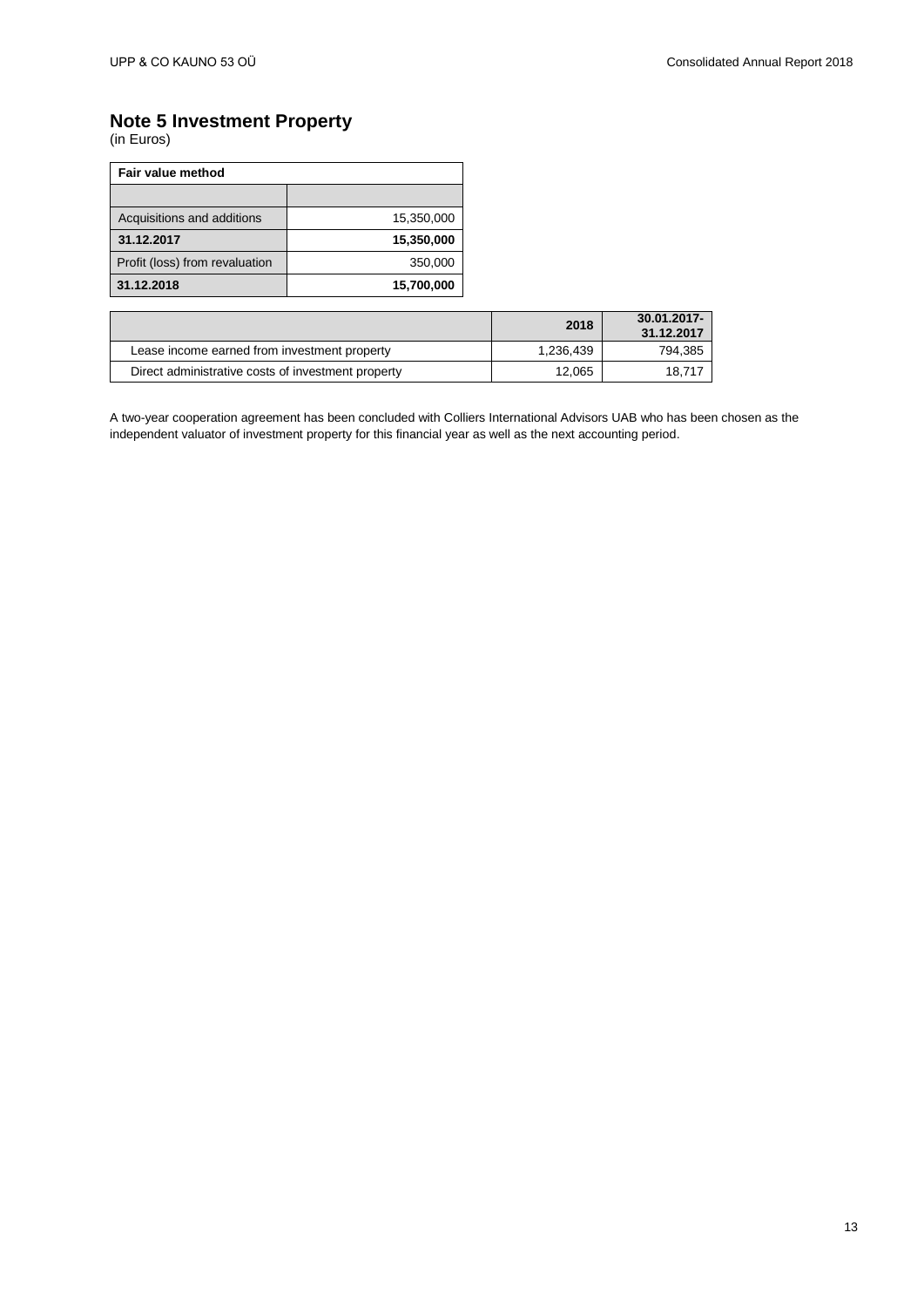## <span id="page-13-0"></span>**Note 6 Property, Plant and Equipment**

(in Euros)

|                                  |                    | <b>Total</b> |
|----------------------------------|--------------------|--------------|
|                                  | Other<br>property, |              |
|                                  | plant and          |              |
|                                  | equipment          |              |
|                                  |                    |              |
| Acquisitions and additions       | 25,691             | 25,691       |
| Other acquisitions and additions | 25,691             | 25,691       |
| Depreciation                     | $-11,771$          | $-11,771$    |
| <b>Reclassifications</b>         | 24,389             | 24,389       |
| Reclassifications of inventory   | 24,389             | 24,389       |
|                                  |                    |              |
| 31.12.2017                       |                    |              |
| Carried at cost                  | 50,080             | 50,080       |
| Accumulated depreciation         | $-11,771$          | $-11,771$    |
| <b>Residual cost</b>             | 38,309             | 38,309       |
|                                  |                    |              |
| Depreciation                     | $-16,196$          | $-16,196$    |
|                                  |                    |              |
| 31.12.2018                       |                    |              |
| Carried at cost                  | 50,080             | 50,080       |
| Accumulated depreciation         | $-27,967$          | $-27,967$    |
| <b>Residual cost</b>             | 22,113             | 22,113       |

### <span id="page-13-1"></span>**Note 7 Intangible Assets**

|                            |            | <b>Total</b> |
|----------------------------|------------|--------------|
|                            | Goodwill   |              |
|                            |            |              |
| Acquisitions and additions | 1,280,818  | 1,280,818    |
|                            |            |              |
| 31.12.2017                 |            |              |
| Carried at cost            | 1,280,818  | 1,280,818    |
| Accumulated depreciation   | 0          | 0            |
| <b>Residual cost</b>       | 1,280,818  | 1,280,818    |
|                            |            |              |
| Depreciation               | $-213,470$ | $-213,470$   |
|                            |            |              |
| 31.12.2018                 |            |              |
| Carried at cost            | 1,280,818  | 1,280,818    |
| Accumulated depreciation   | $-213,470$ | $-213,470$   |
| <b>Residual cost</b>       | 1,067,348  | 1,067,348    |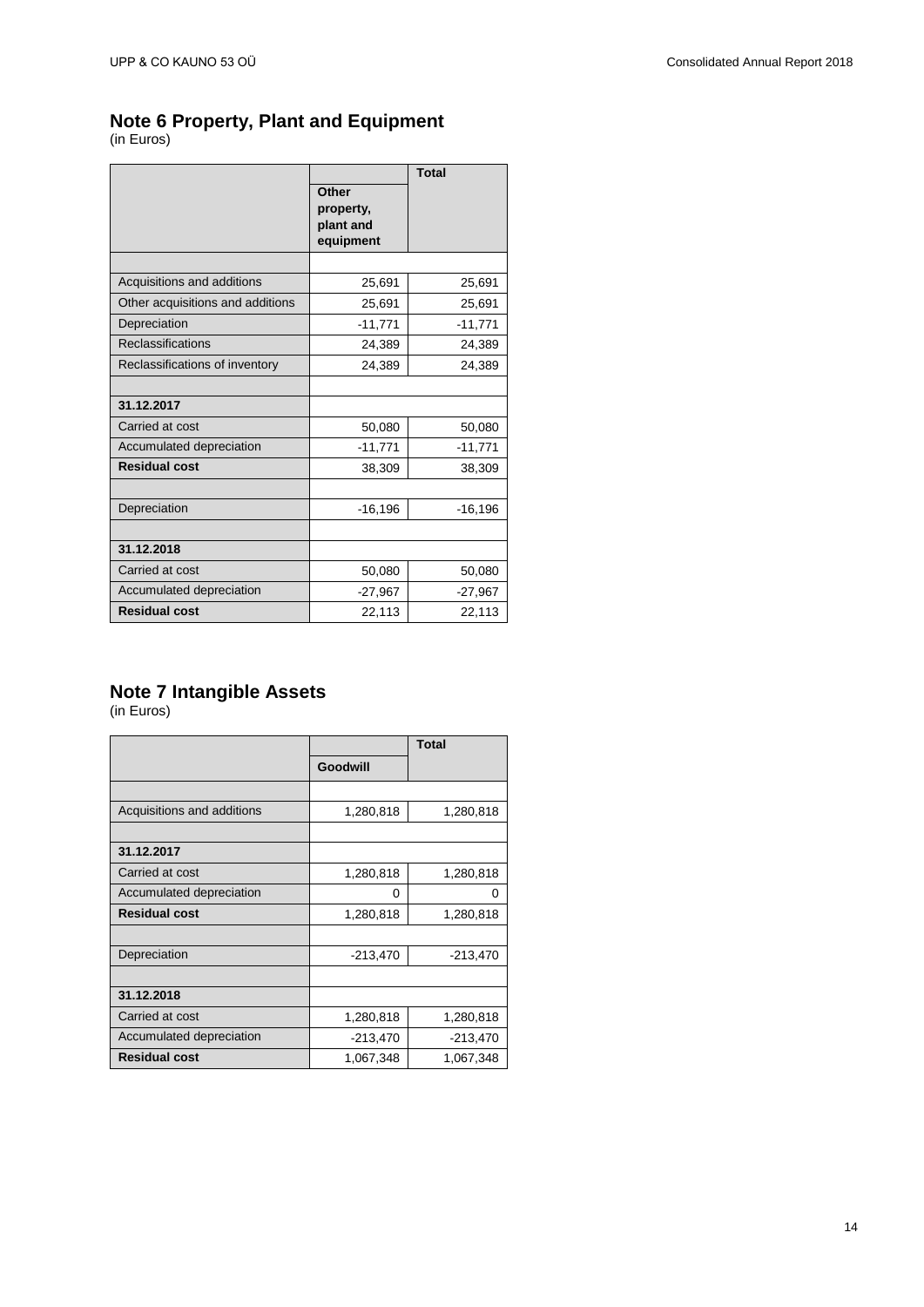## <span id="page-14-0"></span>**Note 8 Loan Commitments**

(in Euros)

|                               | 31.12.2018 |                       | Allocation by remaining maturity        |                 | <b>Interest</b>              | <b>Base</b> | <b>Due</b>        | <b>Note</b> |
|-------------------------------|------------|-----------------------|-----------------------------------------|-----------------|------------------------------|-------------|-------------------|-------------|
|                               |            | within 12             | within 1-5                              | over 5          | rate                         | currency    | date              |             |
|                               |            | months                | vears                                   | years           |                              |             |                   |             |
| Long-term loans               |            |                       |                                         |                 |                              |             |                   |             |
| OP Corporate Bank             | 8,433,333  | 460,000               | 7,973,333                               | 0               | $6-M$<br>Euribor<br>$+1.75%$ | <b>EUR</b>  | 31.03.<br>2022    |             |
| Parent company                | 671,850    | $\mathbf 0$           | 671,850                                 | 0               | 6%                           | <b>EUR</b>  | without<br>a term | 17          |
| Total long-term loans         | 9,105,183  | 460,000               | 8,645,183                               | 0               |                              |             |                   |             |
| Long-term bonds               |            |                       |                                         |                 |                              |             |                   |             |
| Investors                     | 4,700,000  | $\mathbf 0$           | 4,700,000                               | 0               | 8%                           | <b>EUR</b>  | 17.04.<br>2022    |             |
| <b>Total long-term bonds</b>  | 4,700,000  | $\Omega$              | 4,700,000                               | $\mathbf 0$     |                              |             |                   |             |
| <b>Total loan commitments</b> | 13,805,183 | 460,000               | 13,345,183                              | 0               |                              |             |                   |             |
|                               |            |                       |                                         |                 |                              |             |                   |             |
|                               | 31.12.2017 |                       | <b>Allocation by remaining maturity</b> |                 | <b>Interest</b>              | <b>Base</b> | <b>Due</b>        | <b>Note</b> |
|                               |            | within $12$<br>months | within 1-5<br>vears                     | over 5<br>vears | rate                         | currency    | date              |             |
| Long-term loans               |            |                       |                                         |                 |                              |             |                   |             |
| OP Corporate Bank             | 8,893,333  | 460,000               | 8,433,333                               | 0               | $6-M$<br>Euribor<br>$+1.75%$ | <b>EUR</b>  | 31.03.<br>2022    |             |
| Parent company                | 721,750    | $\mathbf 0$           | 721,750                                 | $\mathbf 0$     | 6%                           | <b>EUR</b>  | without<br>a term | 17          |
| Total long-term loans         | 9,615,083  | 460,000               | 9,155,083                               | $\mathbf 0$     |                              |             |                   |             |
| Long-term bonds               |            |                       |                                         |                 |                              |             |                   |             |
| Investors                     | 4,700,000  | $\mathbf 0$           | 4,700,000                               | 0               | 8%                           | <b>EUR</b>  | 17.04.<br>2022    |             |
| <b>Total long-term bonds</b>  | 4,700,000  | $\Omega$              | 4,700,000                               | 0               |                              |             |                   |             |
| <b>Total loan commitments</b> | 14,315,083 | 460.000               | 13.855.083                              | 0               |                              |             |                   |             |

Loan securities and mortgages are the following:

1. A first-ranking mortgage on Rimi LC property in the amount of 11,960,000 euros with the claim for the market value of the real estate of at least 15,300,000 euros;

2. A second-ranking mortgage on Rimi LC property in the amount of 6,110,000 euros in favor of the security agent as the pledgee (placed in accordance with the terms of security agent agreement in favor of the investors).

Interest calculated from loans and bonds amounted to 574,124 euros during the reporting period (2017: 412,504 euros).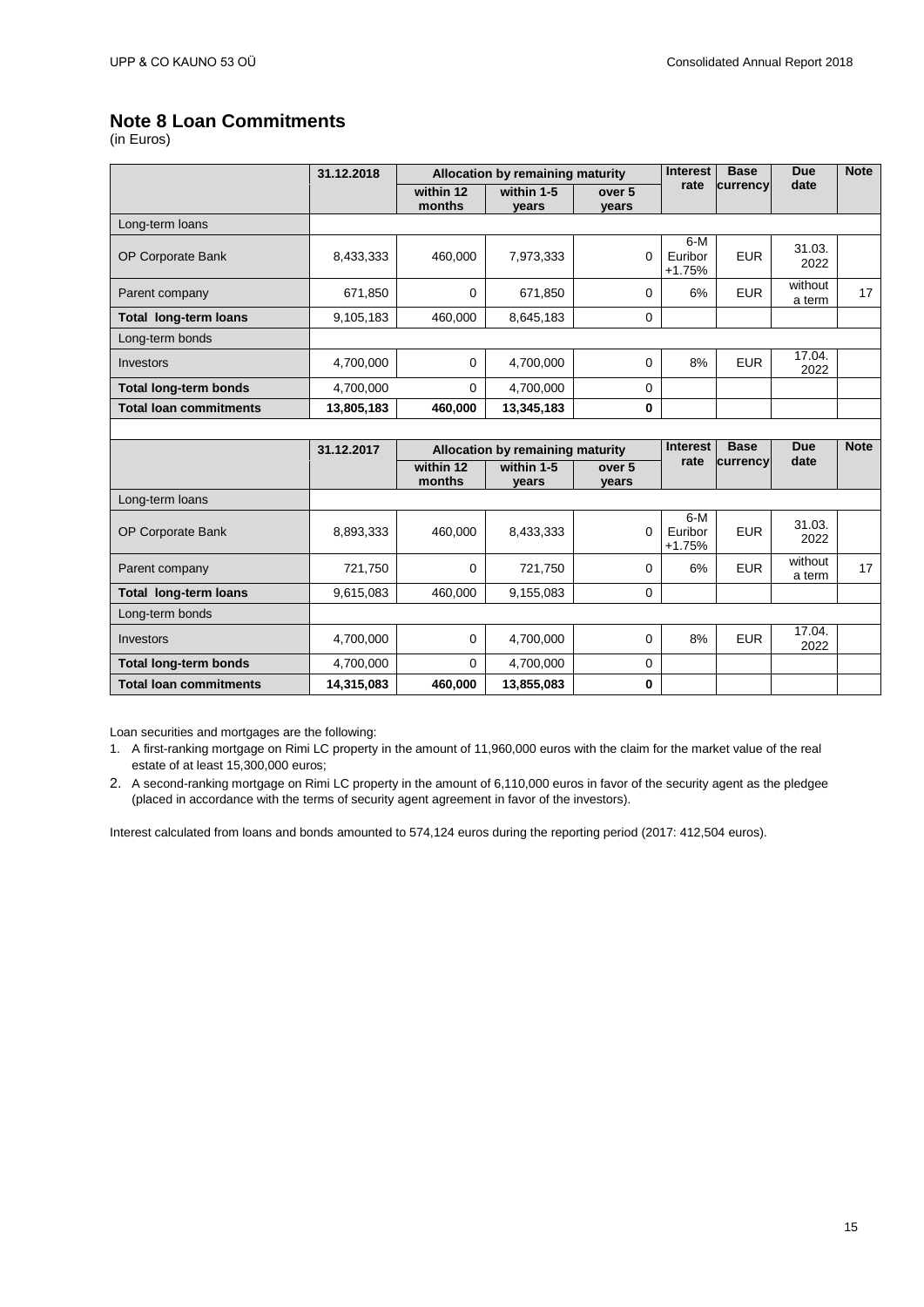### <span id="page-15-0"></span>**Note 9 Payables and Prepayments**

(in Euros)

|                                       | 31.12.2018 | <b>Within 12 months</b> |
|---------------------------------------|------------|-------------------------|
| Trade payables                        | 2,091      | 2,091                   |
| Employee payables                     | 108        | 108                     |
| Other payables                        | 80,648     | 80,648                  |
| Interest payables                     | 80,648     | 80,648                  |
| Prepayments received                  | 49,665     | 49,665                  |
| Other received prepayments            | 49,665     | 49,665                  |
| <b>Total payables and prepayments</b> | 132,512    | 132,512                 |
|                                       |            |                         |
|                                       | 31.12.2017 | <b>Within 12 months</b> |
| Trade payables                        | 4,008      | 4,008                   |
| Employee payables                     | 135        | 135                     |
| Other payables                        | 100,961    | 100,961                 |
| Interest payables                     | 100,961    | 100,961                 |
| Prepayments received                  | 47,294     | 47,294                  |
| Other received prepayments            | 47,294     | 47,294                  |
| Total payables and prepayments        | 152,398    | 152,398                 |

## <span id="page-15-1"></span>**Note 10 Provisions**

(in euros)

|                         | 31.12.2017 | Establishing/<br>adjustments | 31.12.2018 |
|-------------------------|------------|------------------------------|------------|
| <b>Total provisions</b> | 2,011,748  | 159,968                      | 2,171,716  |
| Long-term               | 2,011,748  | 159,968                      | 2,171,716  |
| Tax provision           | 2,011,748  | 159,968                      | 2,171,716  |
|                         |            |                              |            |
|                         | 30.01.2017 | Establishing/<br>adjustments | 31.12.2017 |
| <b>Total provisions</b> | 0          | 2,011,748                    | 2,011,748  |
| Long-term               | 0          | 2,011,748                    | 2,011,748  |
| Tax provision           | 0          | 2,011,748                    | 2,011,748  |

The provisions comprise the deferred income tax liability of the Lithuanian subsidiary.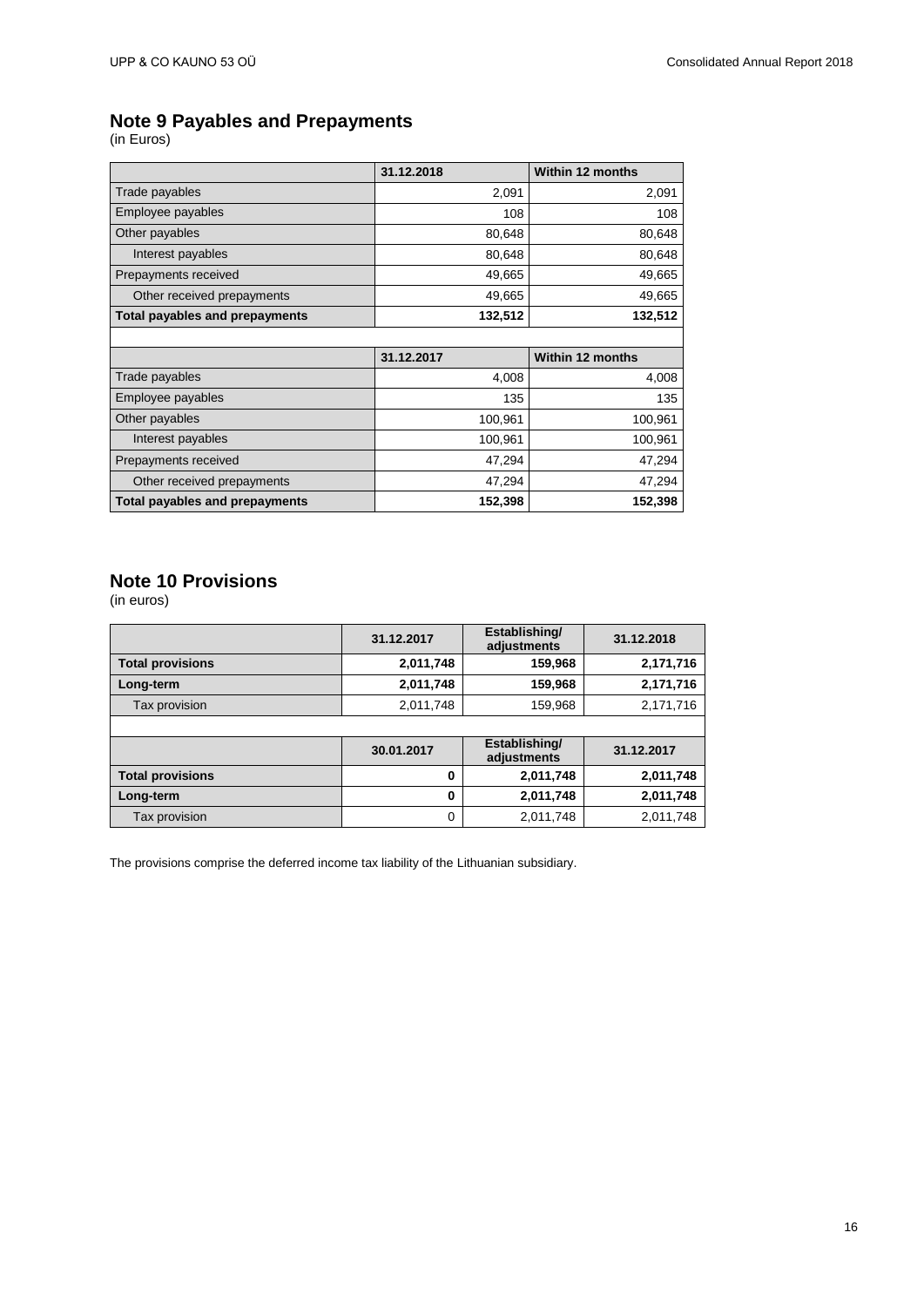## <span id="page-16-0"></span>**Note 11 Share Capital**

(in Euros)

|                         | 31.12.2018 | 31.12.2017 |
|-------------------------|------------|------------|
| Share capital           | 2,500      | 2,500      |
| Number of shares (pcs.) |            |            |

Potential income tax liability of the group.

The retained earnings of the group as of 31 December 2018 amounted to 846,985 (31.12.2017: 235,987) euros. The maximum possible income tax liability that would accompany the payment of the total retained earnings amount as dividends is 169,397 (31.12.2017: 47,197) euros. Thus, 677,588 (31.12.2017: 188,790) euros can be paid out as dividends.

The calculation of the maximum possible income tax liability is based on the assumption that the total of distributable net dividends and accompanying income tax expense may not exceed the retained earnings as of 31.12.2018.

### <span id="page-16-1"></span>**Note 12 Net Sales**

(in Euros)

|                                          | 2018      | 30.01.2017-<br>31.12.2017 |
|------------------------------------------|-----------|---------------------------|
| Net sales by geographical location       |           |                           |
| Net sales in European Union              |           |                           |
| Lithuania                                | 1,247,276 | 794,385                   |
| <b>Total net sales in European Union</b> | 1,247,276 | 794,385                   |
| <b>Total net sales</b>                   | 1,247,276 | 794,385                   |
| Net sales by operating activities        |           |                           |
| Lease of premises                        | 1,247,276 | 794,385                   |
| <b>Total net sales</b>                   | 1,247,276 | 794,385                   |

## <span id="page-16-2"></span>**Note 13 Miscellaneous Operating Expense**

|                                       | 2018      | 30.01.2017-<br>31.12.2017 |
|---------------------------------------|-----------|---------------------------|
| Miscellaneous office expense          | $-7,450$  | -7.249                    |
| Administrative fees of securities     | $-6,262$  | $-5,696$                  |
| Legal and other consulting services   | $-5.182$  | -4.875                    |
| Bank service fees                     | $-326$    | $-1,622$                  |
| Total miscellaneous operating expense | $-19,220$ | $-19,442$                 |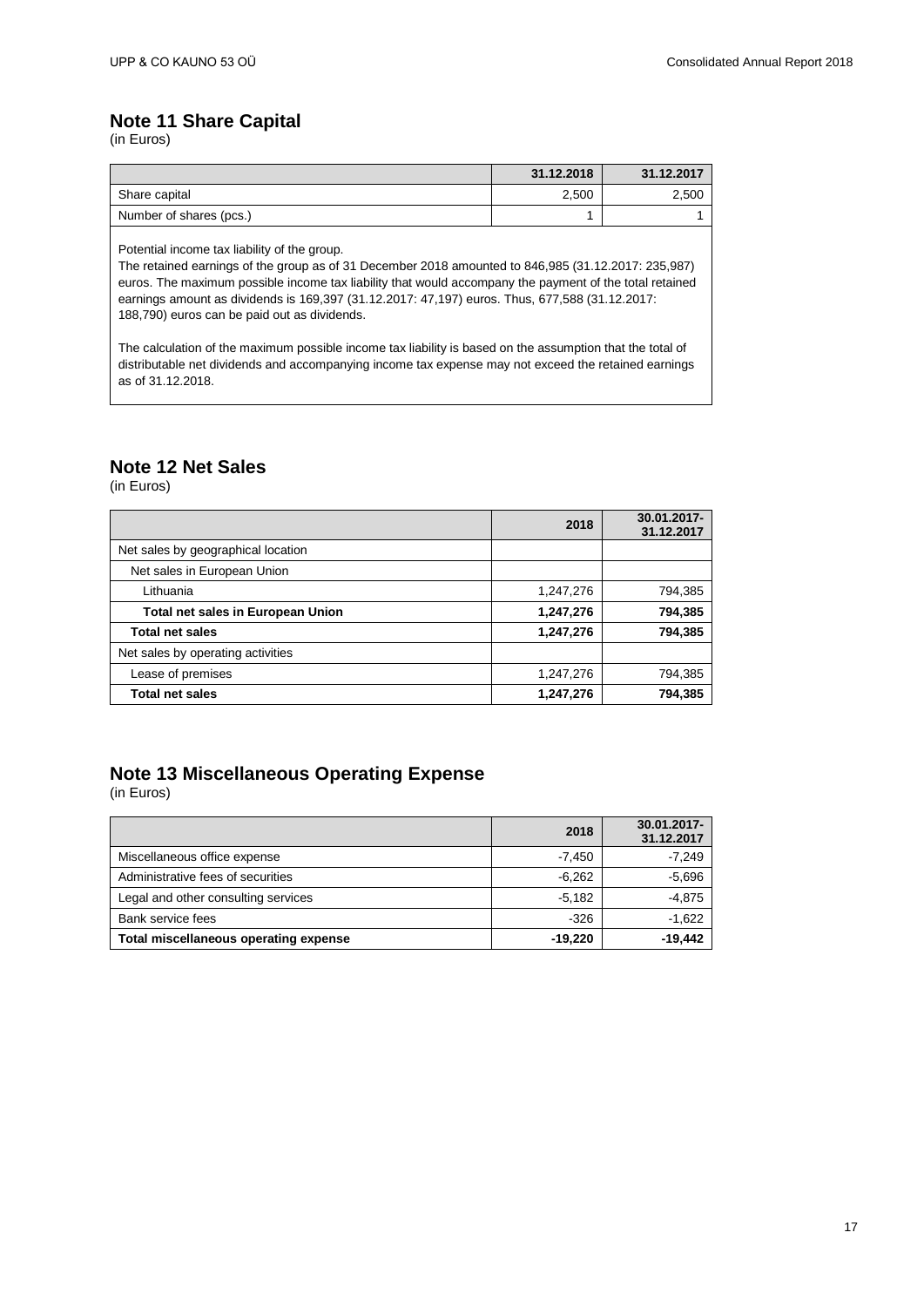### <span id="page-17-0"></span>**Note 14 Labor Expense**

(in Euros)

|                                                         | 2018     | 30.01.2017-<br>31.12.2017 |
|---------------------------------------------------------|----------|---------------------------|
| Wage and salary expense                                 | $-252$   | $-494$                    |
| Social security taxes                                   | $-785$   | -124                      |
| <b>Total labor expense</b>                              | $-1,037$ | $-618$                    |
| Average number of employees by types of employment:     |          |                           |
| Member of the legal entity's management or control body |          |                           |

## <span id="page-17-1"></span>**Note 15 Interest Expense**

(in Euros)

|                             | 2018       | 30.01.2017-<br>31.12.2017 |
|-----------------------------|------------|---------------------------|
| Interest expense from bonds | $-375.997$ | $-265.809$                |
| Interest expense from loans | $-198.127$ | -146.695                  |
| Total interest expense      | -574.124   | -412.504                  |

### <span id="page-17-2"></span>**Note 16 Income Tax**

(in Euros)

Income tax expense of the group, arising from the tax obligations of the Lithuanian subsidiary, amounted to 159,968 euros in the reporting period (2017: 116,204 euros).

### <span id="page-17-3"></span>**Note 17 Related Parties**

(in Euros)

| Name of accounting entity's parent company                     | United Partners Property OÜ |
|----------------------------------------------------------------|-----------------------------|
| Country where accounting entity's parent company is registered | Estonia                     |
| Name of the group to which the parent company belongs          | United Partners Group OÜ    |
| Country where the group's parent company is registered         | Estonia                     |

### **Related party balances according to groups**

|                | 31.12.2018                        |         | 31.12.2017  |             |  |
|----------------|-----------------------------------|---------|-------------|-------------|--|
|                | Liabilities<br><b>Receivables</b> |         | Receivables | Liabilities |  |
| Parent company |                                   | 675,209 |             | 745,422     |  |

| 2018                        | Loans<br>received | <b>Repayments</b><br>of loans<br>received | Interest rate | <b>Base</b><br>currency | Due date       |
|-----------------------------|-------------------|-------------------------------------------|---------------|-------------------------|----------------|
| Parent company              |                   |                                           |               |                         |                |
| United Partners Property OU | 136,600           | 186,500                                   | 6%            | <b>EUR</b>              | Without a term |

| 30.01.2017-31.12.2017       | Loans<br>received | <b>Repayments</b><br>of loans<br>received | Interest rate | <b>Base</b><br>currency | Due date       |
|-----------------------------|-------------------|-------------------------------------------|---------------|-------------------------|----------------|
| Parent company              |                   |                                           |               |                         |                |
| United Partners Property OU | 1.049.750         | 328,000                                   | 6%            | <b>EUR</b>              | Without a term |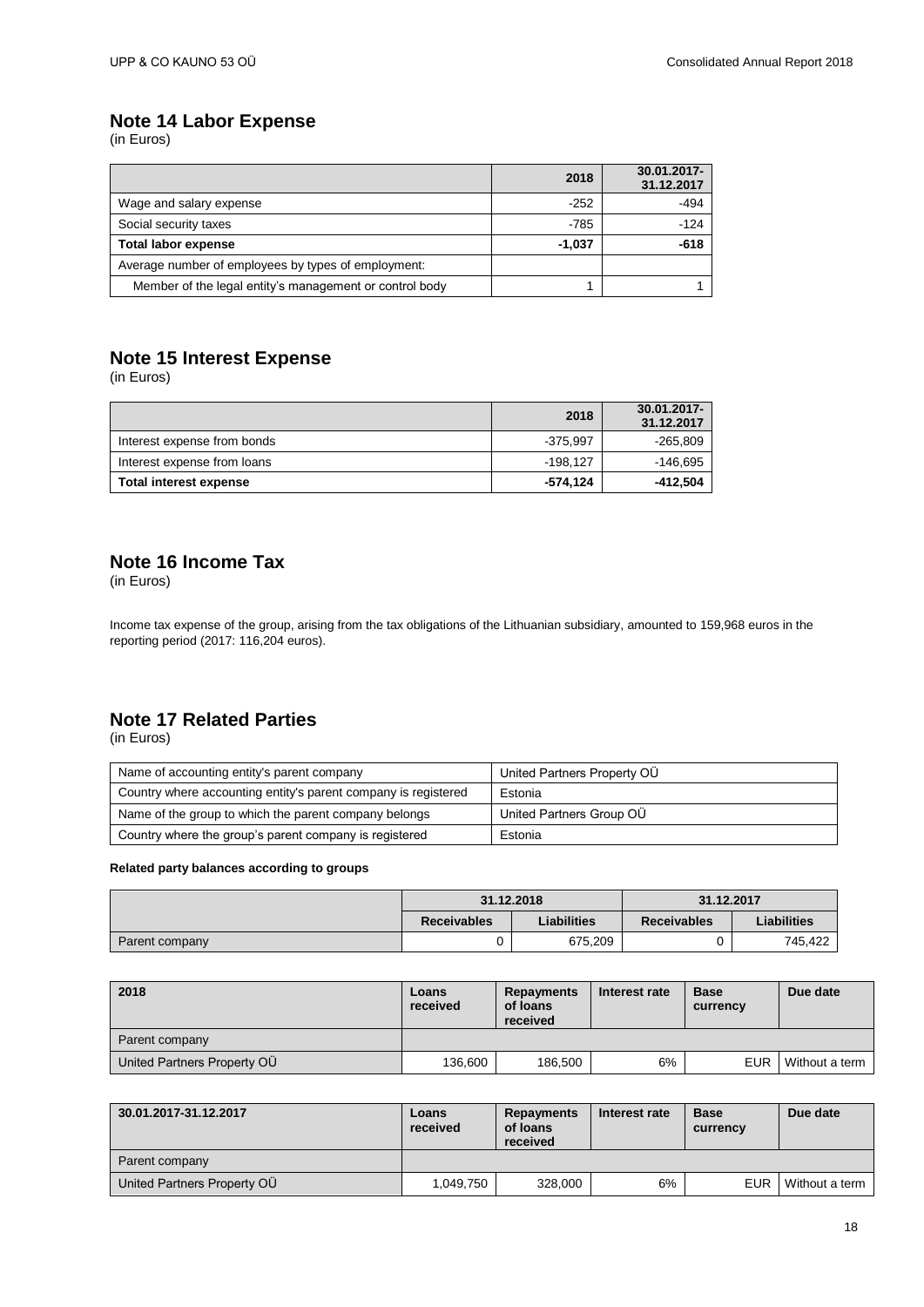| Remuneration and other significant benefits calculated for<br>members of management and highest supervisory body |      |                           |
|------------------------------------------------------------------------------------------------------------------|------|---------------------------|
|                                                                                                                  | 2018 | 30.01.2017-<br>31.12.2017 |
| Remuneration                                                                                                     | 252  | 494                       |

The liability to the parent company includes the loan liability in the amount of 671,850 (31.12.2017: 721,750) euros and unpaid interest in the amount of 3,359 (31.12.2017: 23,762) euros. Interest paid to the parent company during the reporting period amounted to 63,545 (2017: 0) euros.

No write-downs were made in the reporting period with regard to transactions with related parties.

The members of the management are not entitled to any other benefits.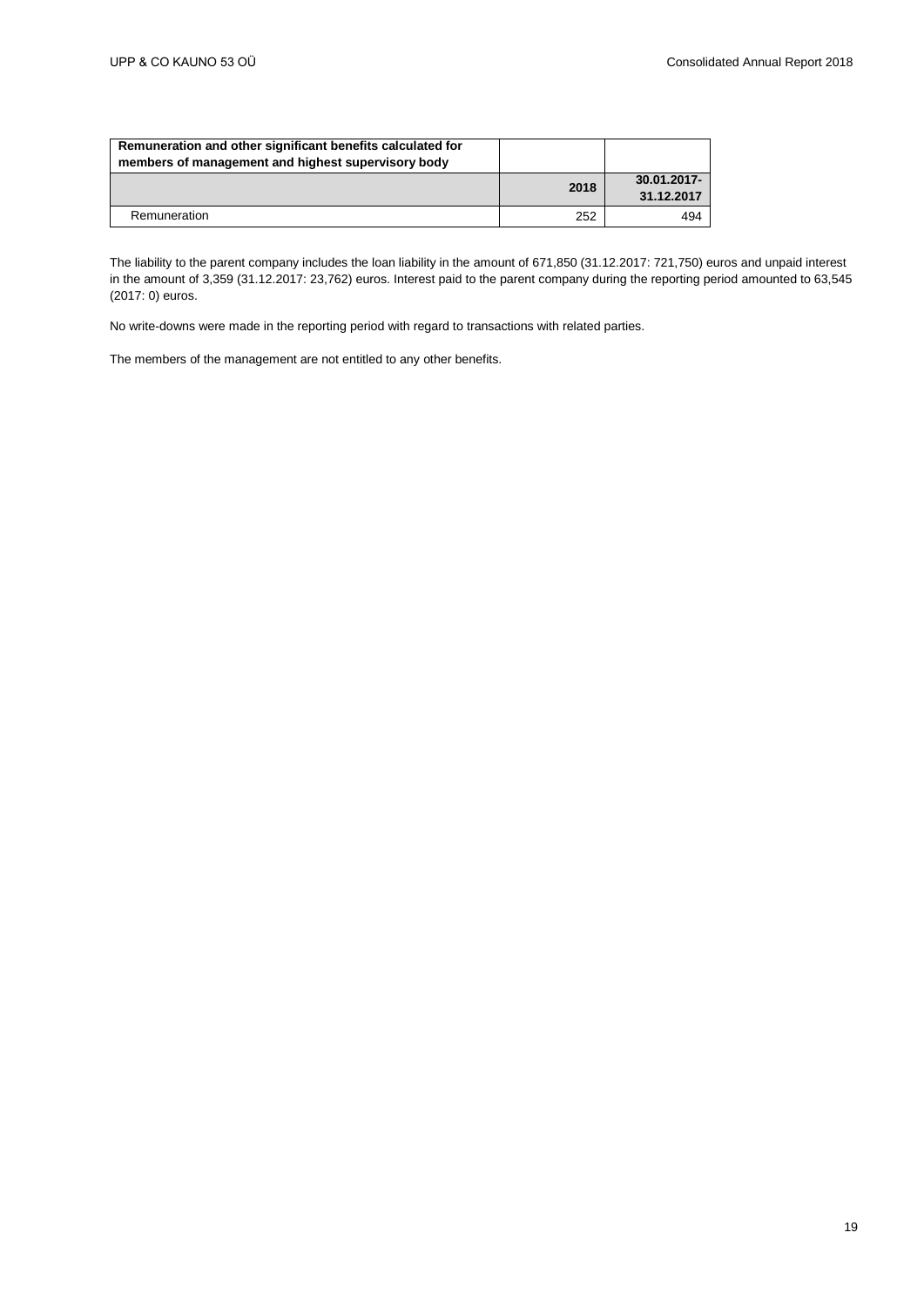## <span id="page-19-0"></span>**Note 18 Unconsolidated Statement of Financial Position**

(in Euros)

|                                              | 31.12.2018 | 31.12.2017 |
|----------------------------------------------|------------|------------|
| Assets                                       |            |            |
| Current assets                               |            |            |
| Cash and cash equivalents                    | 81,271     | 36,338     |
| Receivables and prepayments                  | 36,652     | 34,000     |
| <b>Total current assets</b>                  | 117,923    | 70,338     |
| Non-current assets                           |            |            |
| Investments into subsidiaries and associates | 3,200      | 700        |
| Receivables and prepayments                  | 5,356,350  | 5,463,700  |
| <b>Total non-current assets</b>              | 5,359,550  | 5,464,400  |
| <b>Total assets</b>                          | 5,477,473  | 5,534,738  |
| Liabilities and equity                       |            |            |
| Liabilities                                  |            |            |
| <b>Current liabilities</b>                   |            |            |
| Payables and prepayments                     | 80,648     | 100,961    |
| <b>Total current liabilities</b>             | 80,648     | 100,961    |
| Non-current liabilities                      |            |            |
| Loan liabilities                             | 5,371,850  | 5,421,750  |
| <b>Total non-current liabilities</b>         | 5,371,850  | 5,421,750  |
| <b>Total liabilities</b>                     | 5,452,498  | 5,522,711  |
| Equity                                       |            |            |
| <b>Issued capital</b>                        | 2,500      | 2,500      |
| Retained earnings (loss)                     | 9,527      | 0          |
| Annual period profit (loss)                  | 12,948     | 9,527      |
| <b>Total equity</b>                          | 24,975     | 12,027     |
| <b>Total liabilities and equity</b>          | 5.477.473  | 5,534,738  |

## <span id="page-19-1"></span>**Note 19 Unconsolidated Statement of Income**

|                                      | 2018       | 30.01.2017-<br>31.12.2017 |
|--------------------------------------|------------|---------------------------|
| Miscellaneous operating expenses     | $-8,187$   | $-7,621$                  |
| Other operating charges              | $-11$      | 0                         |
| <b>Total operating profit (loss)</b> | $-8,198$   | -7,621                    |
| Interest income                      | 440,374    | 308,319                   |
| Interest expense                     | $-419,228$ | $-291,171$                |
| Profit (loss) before income tax      | 12,948     | 9,527                     |
| Annual period profit (loss)          | 12,948     | 9,527                     |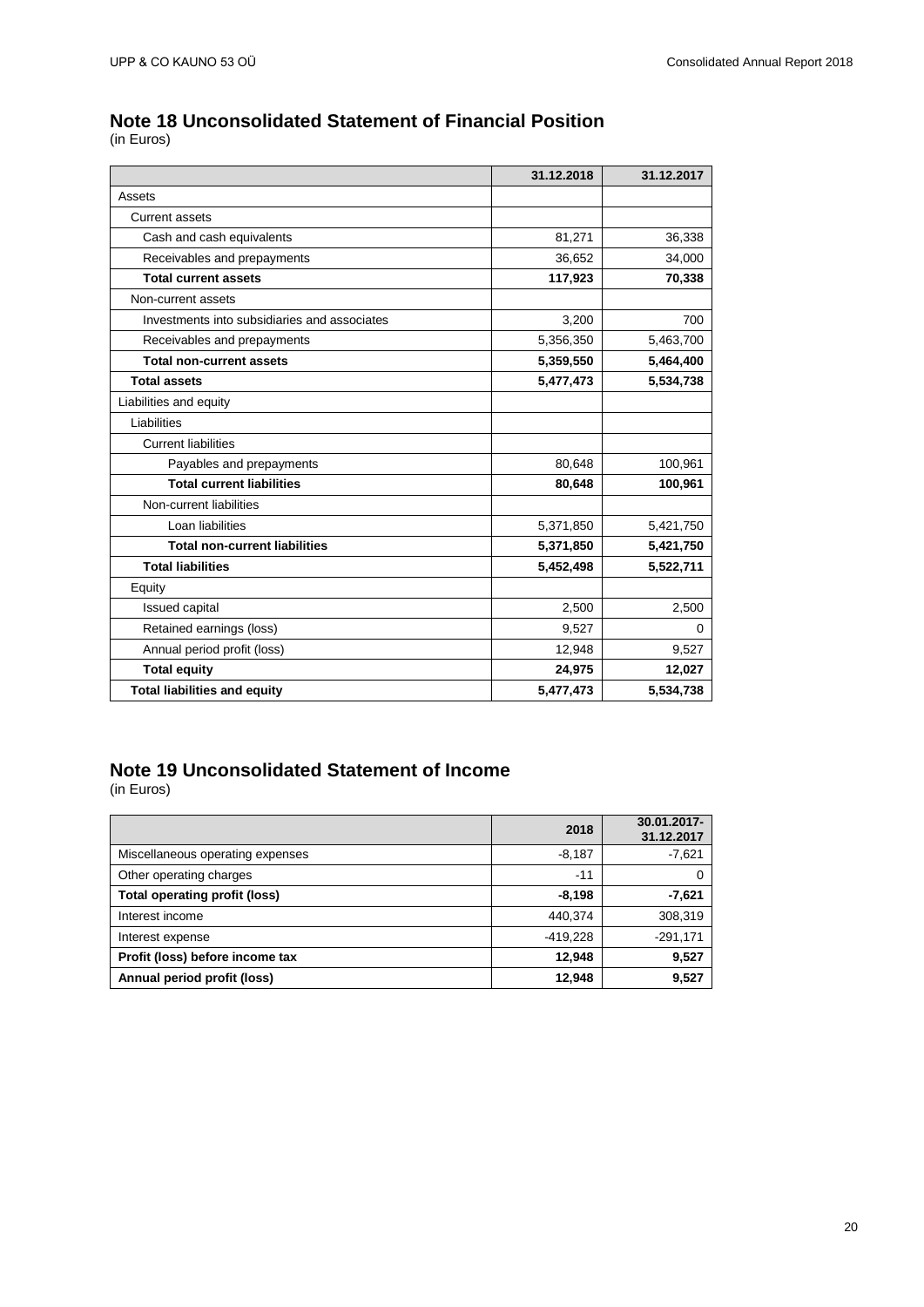# <span id="page-20-0"></span>**Note 20 Unconsolidated Statement of Cash Flows**

|                                                                           | 2018        | 30.01.2017-<br>31.12.2017 |
|---------------------------------------------------------------------------|-------------|---------------------------|
| Cash flows from operating activities                                      |             |                           |
| Operating profit (loss)                                                   | $-8,198$    | $-7,621$                  |
| Changes in receivables and prepayments related to operating<br>activities | $-11$       | 0                         |
| Total cash flows from operating activities                                | $-8,209$    | $-7,621$                  |
| Cash flows from investing activities                                      |             |                           |
| Purchase of subsidiaries                                                  | $-2,500$    | $-700$                    |
| Loans given                                                               | $-25,000$   | $-4,979,200$              |
| Repayments of loans given                                                 | 132,350     | 342,000                   |
| Interest received                                                         | 437,739     | 147,819                   |
| Total cash flows from investing activities                                | 542,589     | $-4,490,081$              |
| Cash flows from financing activities                                      |             |                           |
| Loans received                                                            | 136,600     | 5,120,750                 |
| Repayments of loans received                                              | $-186.500$  | $-399,000$                |
| Interest paid                                                             | $-439,547$  | $-190,210$                |
| Total cash flows from financing activities                                | $-489, 447$ | 4,531,540                 |
| <b>Total cash flows</b>                                                   | 44,933      | 33,838                    |
| Cash and cash equivalents at beginning of period                          | 36,338      | 2,500                     |
| Change in cash and cash equivalents                                       | 44,933      | 33,838                    |
| Cash and cash equivalents at end of period                                | 81,271      | 36,338                    |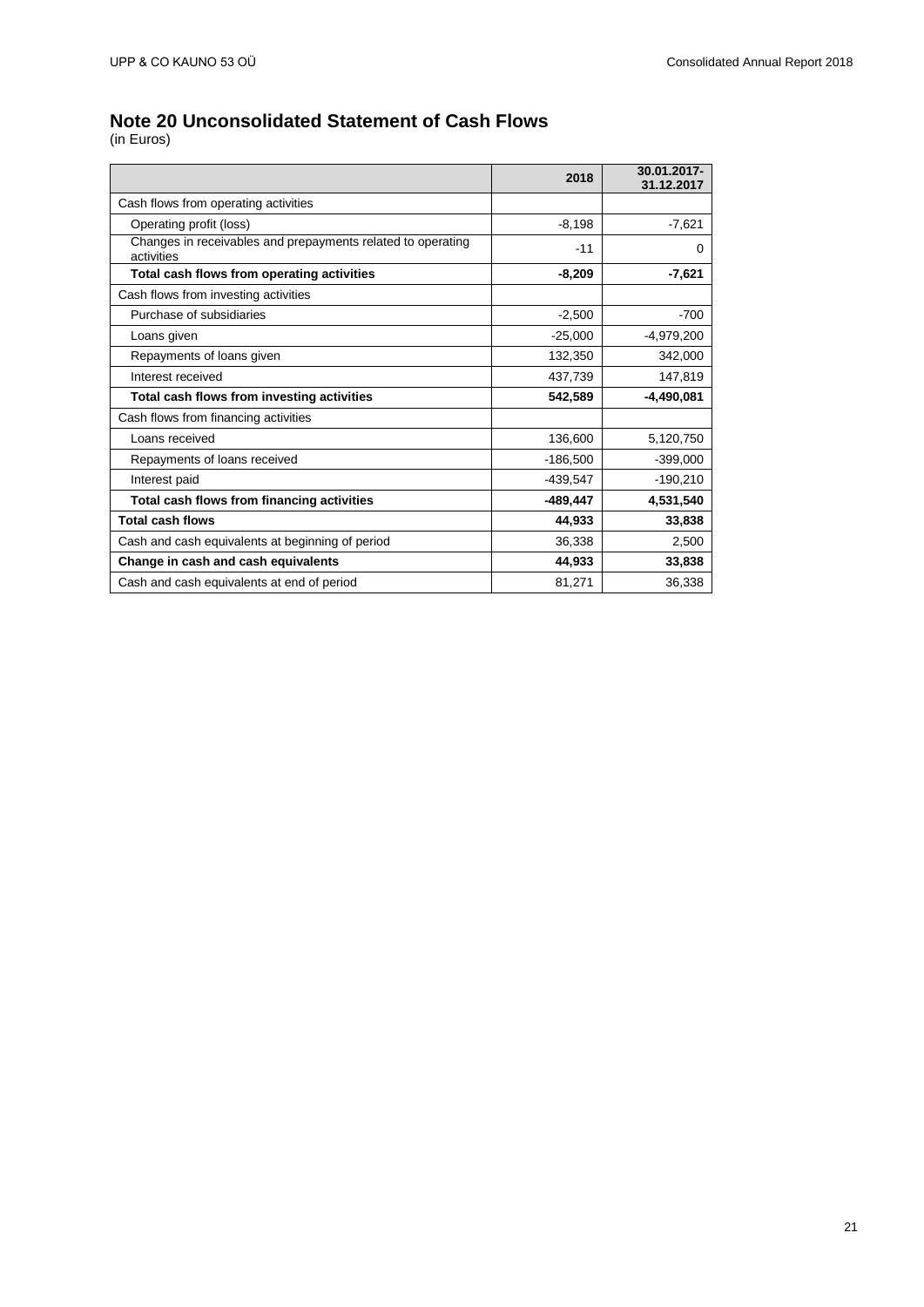### <span id="page-21-0"></span>**Note 21 Unconsolidated Statement of Changes in Equity** (in Euros)

|                                                                                           |                       |                 | <b>Total</b> |
|-------------------------------------------------------------------------------------------|-----------------------|-----------------|--------------|
|                                                                                           | <b>Issued capital</b> | Retained        |              |
|                                                                                           |                       | earnings (loss) |              |
| 30.01.2017                                                                                | 2,500                 | 0               | 2,500        |
| Annual period profit (loss)                                                               | 0                     | 9,527           | 9,527        |
| 31.12.2017                                                                                | 2,500                 | 9,527           | 12,027       |
| Book value of ownership interest<br>under prevalent and material<br>influence             | $-700$                | 0               | $-700$       |
| Value of ownership interest under<br>prevalent and material influence<br>by equity method | 700                   | 226,460         | 227,160      |
| <b>Restated unconsolidated</b><br>equity 31.12.2017                                       | 2,500                 | 235,987         | 238,487      |
| Annual period profit (loss)                                                               | $\Omega$              | 12,948          | 12,948       |
| 31.12.2018                                                                                | 2,500                 | 22,475          | 24,975       |
| Book value of ownership interest<br>under prevalent and material<br>influence             | $-3.200$              | 0               | $-3,200$     |
| Value of ownership interest under<br>prevalent and material influence<br>by equity method | 3,200                 | 824,510         | 827,710      |
| <b>Restated unconsolidated</b><br>equity 31.12.2018                                       | 2,500                 | 846,985         | 849,485      |

## <span id="page-21-1"></span>**Note 22 Going Concern**

The financial statements of the group have been prepared in accordance with the going concern assumption. As at 31.12.2018 the current liabilities of the group exceeded the current assets by 423,077 (31.12.2017: 563,809) euros. According to the management's assessment the consolidation group has been capitalized adequately enough, the working capital is temporarily negative due to the specificity of activity and poses no threat to sustainability. Current liabilities will be covered by cash flows from operating activities.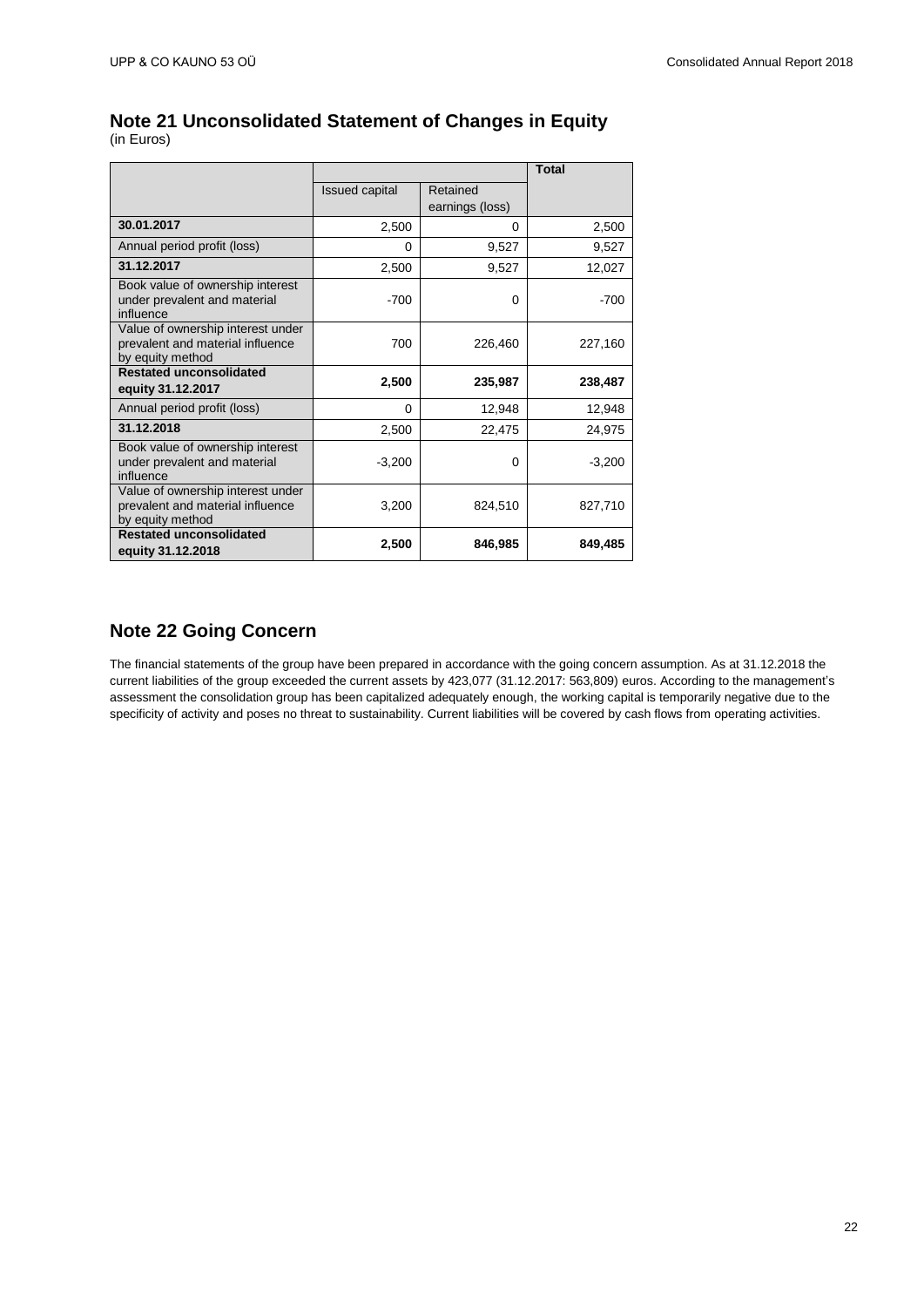# **Digital Signatures to the Annual Report**

Date of completion of the Annual Report is: 10.06.2019

**The correctness of information in the Annual Report of UPP & CO KAUNO 53 OÜ (registry code: 14194597) of 01.01.2018 – 31.12.2018 has been confirmed electronically by:** 

| Name of signer | Role of the signer             | Date of signing |
|----------------|--------------------------------|-----------------|
| MARKO TALI     | Member of the Management Board | 11.06.2019      |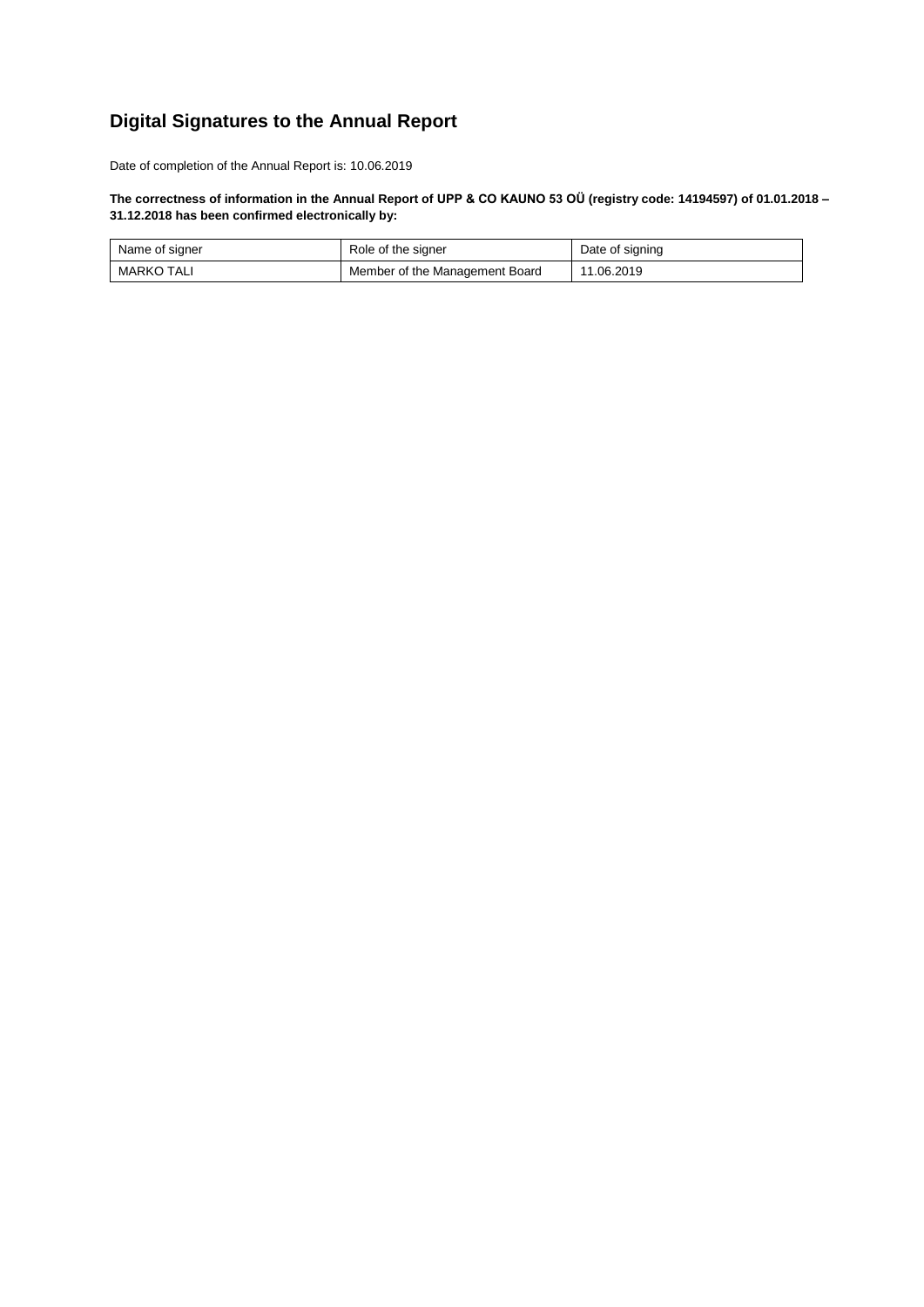### **INDEPENDENT AUDITOR'S REPORT**

Translation of the Estonian original

To the Shareholders of UPP & CO KAUNO 53 OÜ

#### **Opinion**

We have audited the consolidated financial statements of UPP & CO KAUNO 53 OÜ and its subsidiaries (the Group), which comprise the consolidated statement of financial position as at 31 December 2018, and the consolidated statement of income, consolidated statement of cash flows and consolidated statement of changes in equity for the year then ended, and notes to the consolidated financial statements, including a summary of significant accounting policies.

In our opinion, the accompanying consolidated financial statements present fairly, in all material respects, the consolidated financial position of the Group as at 31 December 2018, and its consolidated financial performance and its consolidated cash flows for the year then ended in accordance with the Estonian financial reporting standard.

#### **Basis for Opinion**

We conducted our audit in accordance with International Standards on Auditing (Estonia) (ISAs (EE)). Our responsibilities under those standards are further described in the *Auditor's Responsibilities for the Audit of the Consolidated Financial Statements* section of our report. We are independent of the Group in accordance with the Code of Ethics for Professional Accountants (Estonia), and we have fulfilled our other ethical responsibilities in accordance with these requirements. We believe that the audit evidence we have obtained is sufficient and appropriate to provide a basis for our opinion.

### **Other Information**

Management is responsible for the other information. The other information comprises the information included in the management report, but does not include the consolidated financial statements and our auditor's report thereon.

Our opinion on the consolidated financial statements does not cover the other information and we do not express any form of assurance conclusion thereon.

In connection with our audit of the consolidated financial statements, our responsibility is to read the other information and, in doing so, consider whether the other information is materially inconsistent with the consolidated financial statements or our knowledge obtained in the audit or otherwise appears to be materially misstated.

If, based on the work we have performed, we conclude that there is a material misstatement of this other information, we are required to report that fact.

#### **Responsibilities of Management and Those Charged with Governance for the Consolidated Financial Statements**

Management is responsible for the preparation and fair presentation of the consolidated financial statements in accordance with the Estonian financial reporting standard and for such internal control as management determines is necessary to enable the preparation of consolidated financial statements that are free from material misstatement, whether due to fraud or error.

In preparing the consolidated financial statements, management is responsible for assessing the Group's ability to continue as a going concern, disclosing, as applicable, matters related to going concern and using the going concern basis of accounting unless management either intends to liquidate the Group or to cease operations, or has no realistic alternative but to do so.

Those charged with governance are responsible for overseeing the Group's financial reporting process.

#### **Auditor's Responsibilities for the Audit of the Consolidated Financial Statements**

Our objectives are to obtain reasonable assurance about whether the consolidated financial statements as a whole are free from material misstatement, whether due to fraud or error, and to issue an auditor's report that includes our opinion. Reasonable assurance is a high level of assurance, but is not a guarantee that an audit conducted in accordance with ISAs (EE) will always detect a material misstatement when it exists. Misstatements can arise from fraud or error and are considered material if, individually or in the aggregate, they could reasonably be expected to influence the economic decisions of users taken on the basis of these consolidated financial statements.

As part of an audit in accordance with ISAs (EE), we exercise professional judgment and maintain professional skepticism throughout the audit. We also:

Identify and assess the risks of material misstatement of the consolidated financial statements, whether due to fraud or error, design and perform audit procedures responsive to those risks, and obtain audit evidence that is sufficient and appropriate to provide a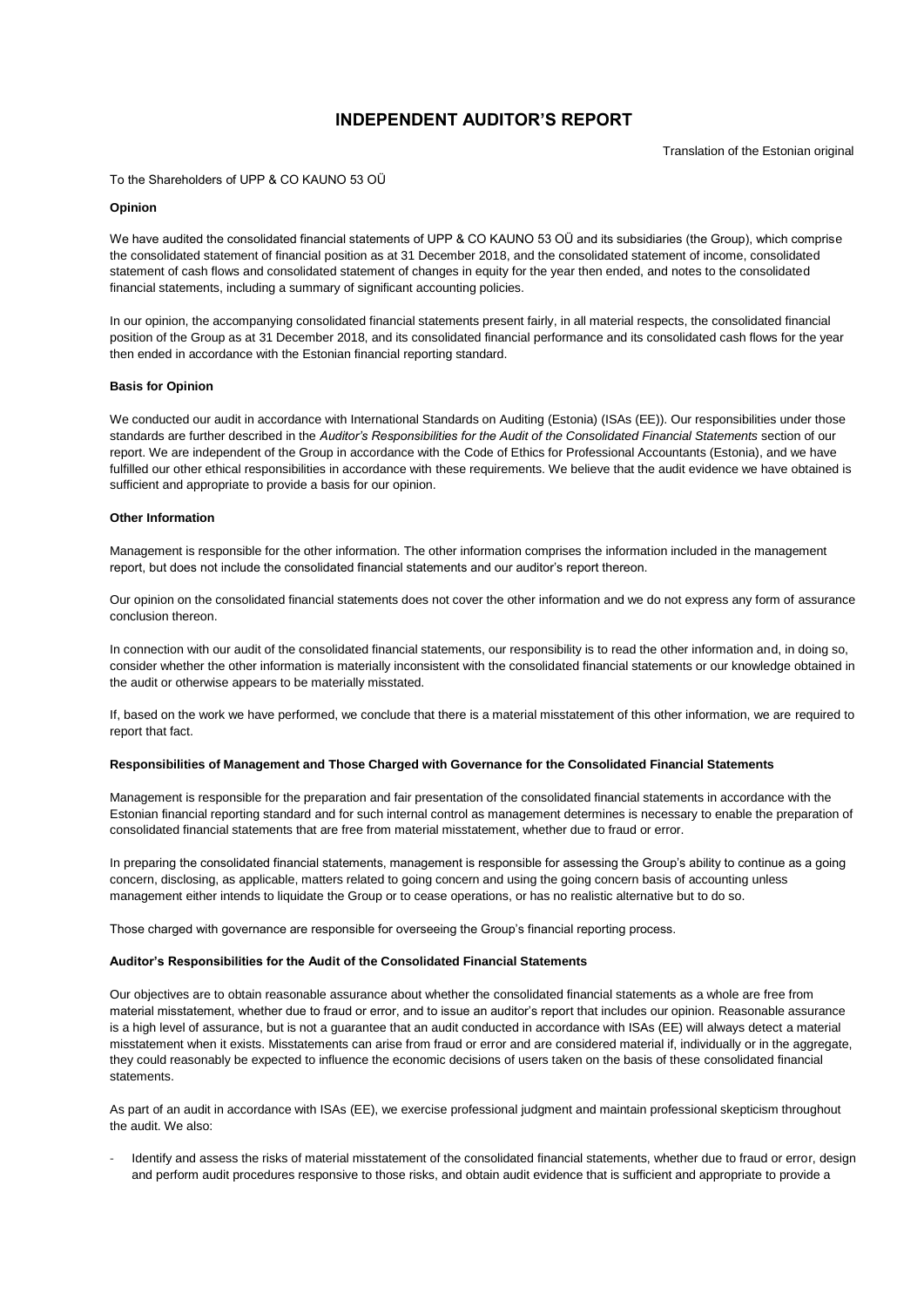basis for our opinion. The risk of not detecting a material misstatement resulting from fraud is higher than for one resulting from error, as fraud may involve collusion, forgery, intentional omissions, misrepresentations, or the override of internal control.

- Obtain an understanding of internal control relevant to the audit in order to design audit procedures that are appropriate in the circumstances, but not for the purpose of expressing an opinion on the effectiveness of the Group's internal control.
- Evaluate the appropriateness of accounting policies used and the reasonableness of accounting estimates and related disclosures made by management.
- Conclude on the appropriateness of management's use of the going concern basis of accounting and, based on the audit evidence obtained, whether a material uncertainty exists related to events or conditions that may cast significant doubt on the Group's ability to continue as a going concern. If we conclude that a material uncertainty exists, we are required to draw attention in our auditor's report to the related disclosures in the consolidated financial statements or, if such disclosures are inadequate, to modify our opinion. Our conclusions are based on the audit evidence obtained up to the date of our auditor's report. However, future events or conditions may cause the Group to cease to continue as a going concern.
- Evaluate the overall presentation, structure and content of the consolidated financial statements, including the disclosures, and whether the consolidated financial statements represent the underlying transactions and events in a manner that achieves fair presentation.
- Obtain sufficient appropriate audit evidence regarding the financial information of the entities or business activities within the Group to express an opinion on the consolidated financial statements. We are responsible for the direction, supervision and performance of the group audit. We remain solely responsible for our audit opinion.

We communicate with those charged with governance regarding, among other matters, the planned scope and timing of the audit and significant audit findings, including any significant deficiencies in internal control that we identify during our audit.

/digitally signed/ Mart Nõmper Sworn Auditor No. 499 Rödl & Partner Audit OÜ Audit Firm's Licence No. 2 Tartu mnt 13, Tallinn, Harju maakond, 10145 11.06.2019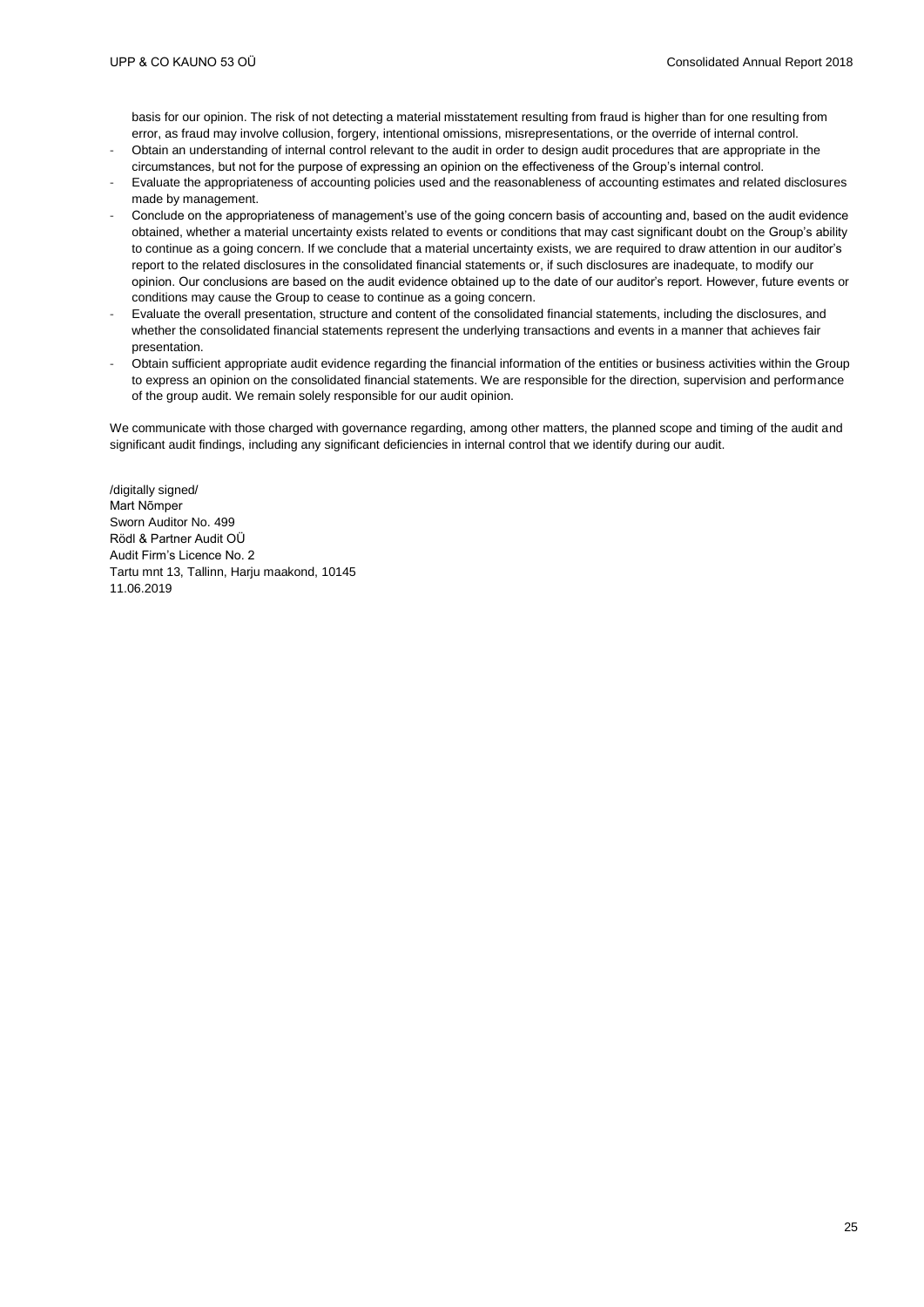# **Digital Signatures of Auditors**

**The Auditor's Report attached to the Annual Report of UPP & CO KAUNO 53 OÜ (registry code: 14194597) of 01.01.2018 – 31.12.2018 has been digitally signed by:** 

| Name of signer | Role of the signer | Date of signing |
|----------------|--------------------|-----------------|
| MART NÕMPER    | Sworn Auditor      | 11.06.2019      |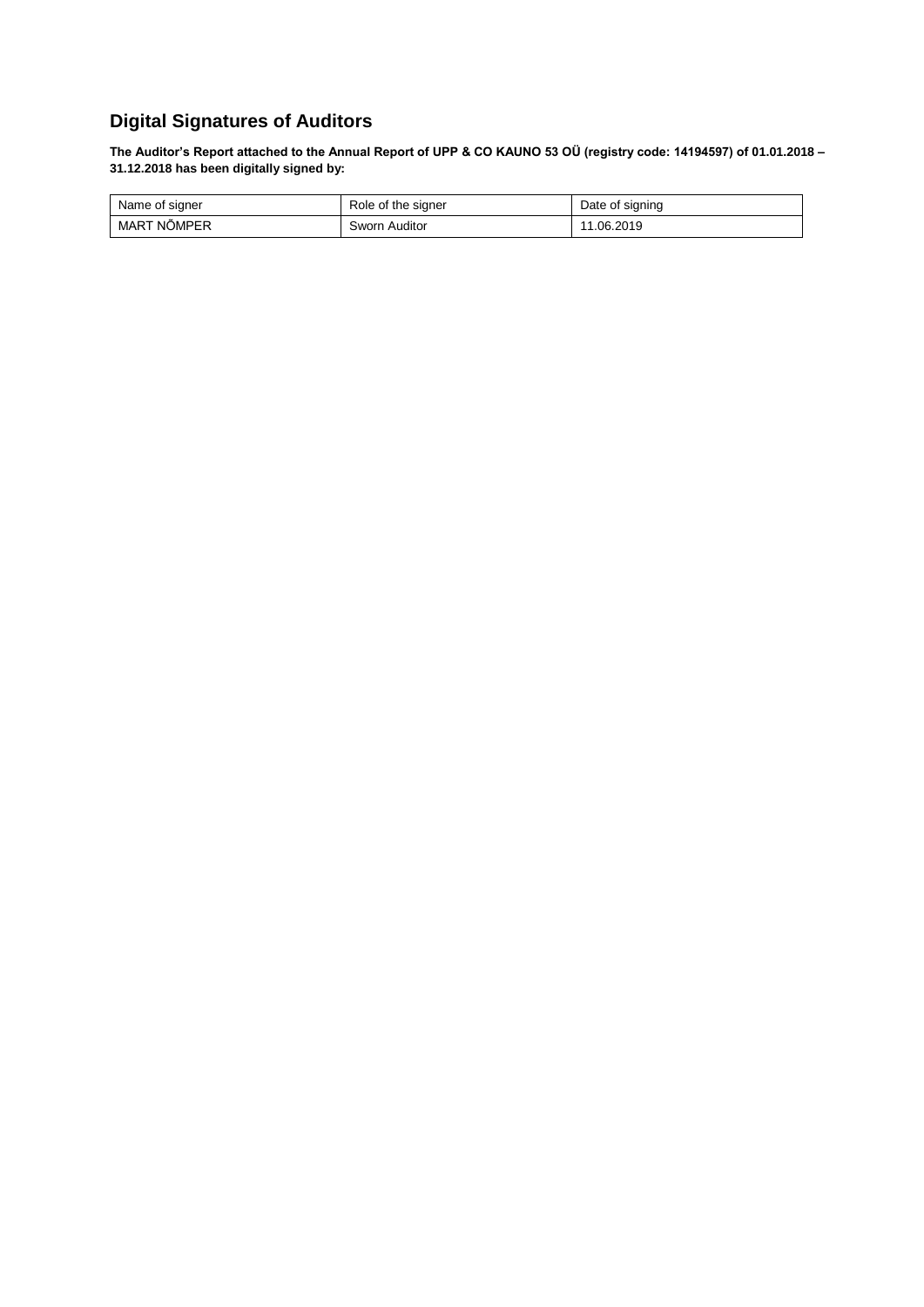## **Profit Distribution Proposal**

|                                                        | 31.12.2018 |
|--------------------------------------------------------|------------|
| Retained earnings (loss)                               | 233,732    |
| Annual period profit (loss)                            | 613,253    |
| Total                                                  | 846,985    |
| <b>Distribution</b>                                    |            |
| Retained earnings (loss) after distribution (covering) | 846.985    |
| Total                                                  | 846.985    |